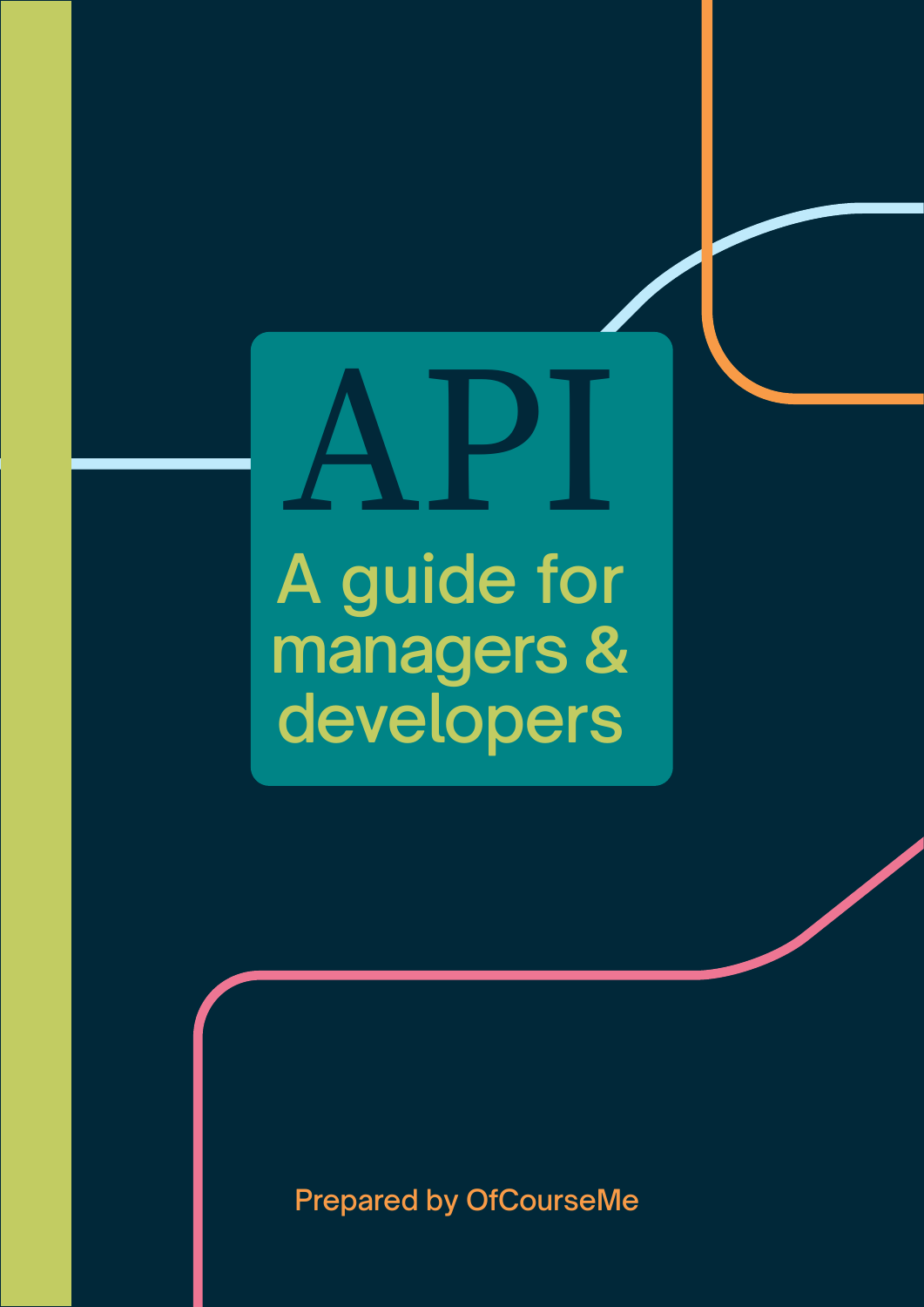### INTRODUCTION

# What is an **API?**

**API is an acronym that stands for Application Programming Interface, which might sound complicated but it's simply a software that allows two applications to talk to each other, just like a translator.** 

You use APIs every day without even knowing that, for very common purposes such as:

- Checking the weather forecasts on Google
- Paying online with Paypal
- Booking a flight with an online travel service such as Expedia or Skyscanner

Well, the last one is less common nowadays, but you get the point. **Someone described APIs as the waiter in a restaurant. The kitchen prepares the food, you enjoy the service, while the API-waiter communicates your order to the kitchen and brings the food to the table.**

**On top of being very simple, APIs are:**

• **Standardized:** REST-APIs like ours are APIs that adhere to the REST standard. You don't need to know the details, only to be aware that **all REST-APIs in the world work in the same way**. Your developers already had to deal with REST-APIs before, hence this time will be no different.

• Documented: as you already know if you are reading this document, **there is always a guide that explains how the APIs work and what their purposes are.** Hence, there are no uncertainties about what can be done and how.

• Secure: if there's an API layer in the middle, your device or browser is never directly exposed to the service you are using and vice versa. Also, **the development lifecycle of APIs is tested, secure and robust.**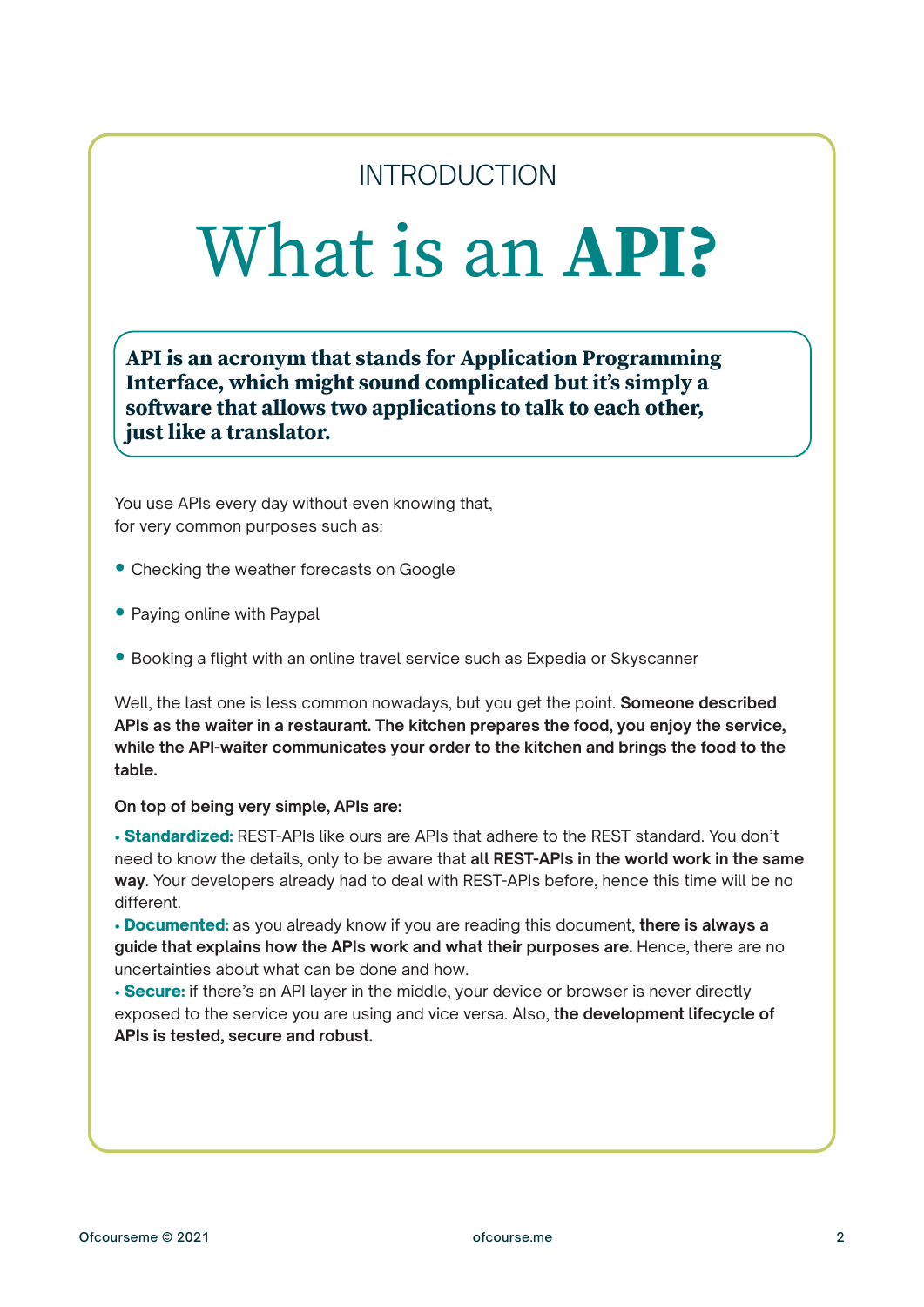# OfCourseMe APIs Why using OfCourseMe's APIs



**All OfCourseMe features and functionalities are delivered via APIs. Our standalone webapp uses our APIs too, which means that in principle all the magic you can see happen on our demo website can be reproduced exactly within your own environment.** 

You might decide to integrate our services within an LMS, or a custom platform you built yourself, or an enterprise social network.

**This is - for instance - how Vodafone, Enel, Eni are using OfCourseMe to beef up and complement their existing learning catalogues. If you want to know more about how they use OfCourseMe, you can read some selected case studies here.**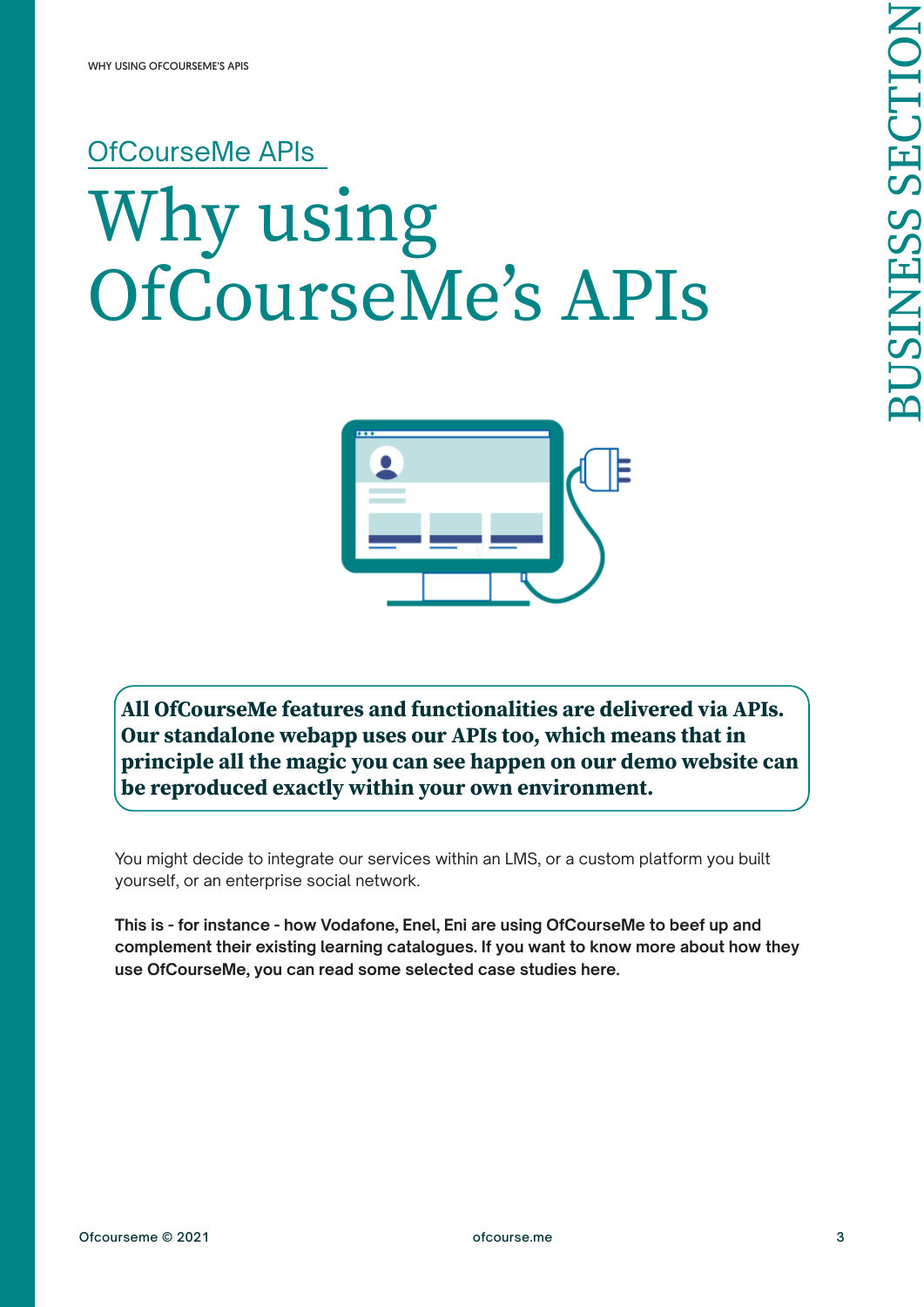# OfCourseMe APIs Our Service in a Nutshell

In the picture below we summarize all the functionalities available on our API service. **It represents an imaginary LMS / learning environment, where for each button / area you have a callout explaining the functionality it triggers and sends you to the corresponding chapter of the guide.** As we'll see, in principle you can call and use each functionality within any learning environment or LMS.

**NB: regardless of our API services, you can always decide to limit the third party online contents made available in your systems, defining a subset of platforms, categories, prices. E.g. you might want to exclude paid courses, YouTube videos and leisure categories. We will do this for you, with no development required on your end.**

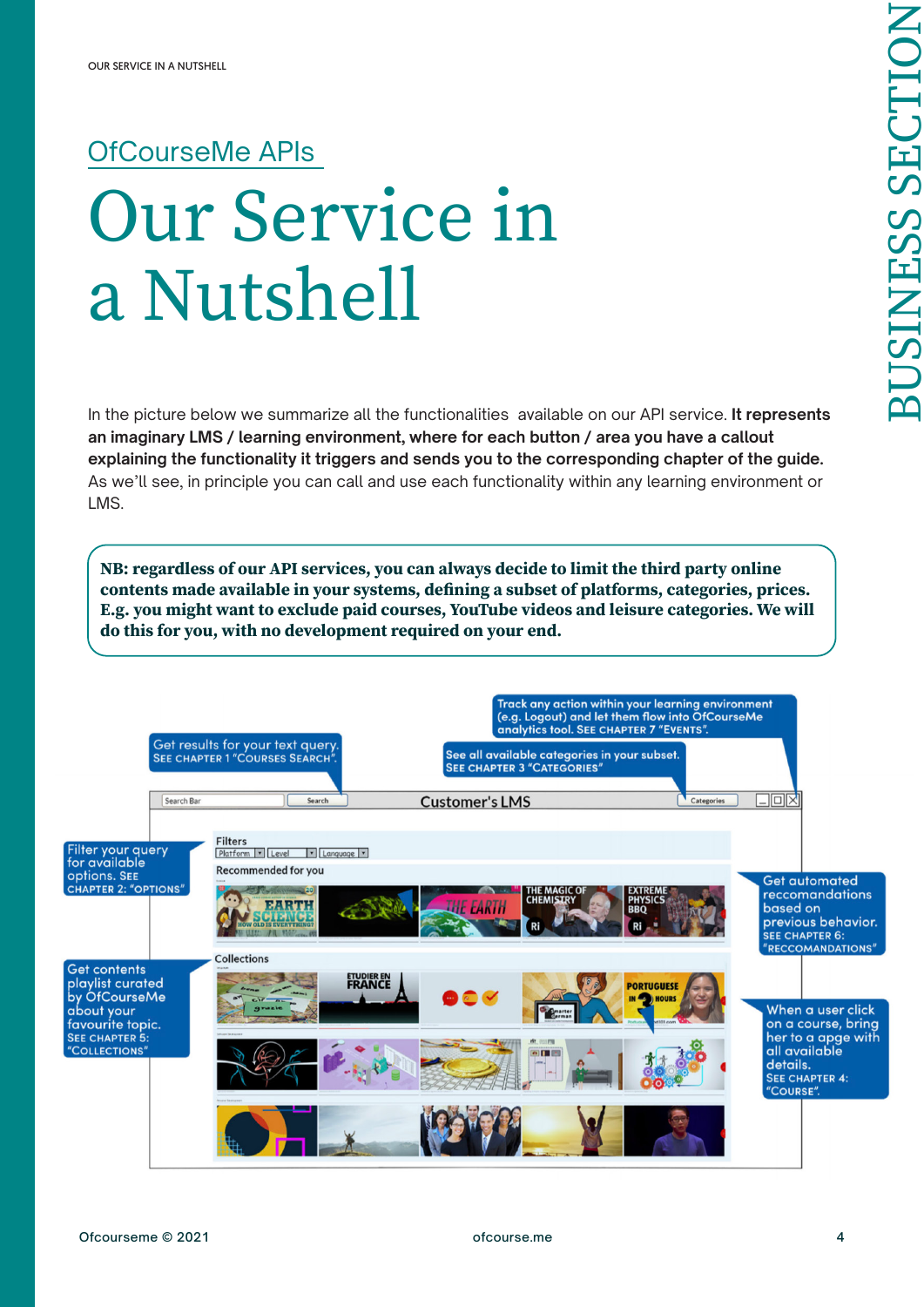## OfCourseMe APIs Technical Overview

Please find below the key basic information in order to get started, for developers

#### **Endpoint**

OfCourseMe APIs are available calling the endpoint **https://api.ofcourse.me/v2.0**. In order to use our API you need to make a server-side call on **HTTPS** protocol with a **GET** method.

#### **Authentication**

The APIs always need a valid API Key to authenticate the calls: you must set the **x-api-key** header and pass a valid value. **If you don't own a valid API Key please contact** [info@ofcourse.me.](mailto:info%40ofcourse.me.?subject=)

**For production purposes** API must be called via server, from IP address pool which should be provided, enabled and trusted by OfCourseMe.

**For testing purposes** you can call our API from any IP and the call can be performed client-side or server-side. Switching to production stage, your API Key will be associated with one or more provided IP addresses: any API call coming from a not whitelisted IP will return this error: **{ "message" : "User is not authorized to access this resource with an explicit deny" }**

You will always be able to perform client-side API calls using our API Configurator with your API Key, even in production stage.

#### **Subset and exclusive content**

Customers might define a subset of our database to be accessible to their employees, i.e. allow their employees to access a portion of courses in our database only.

**Customers might also define exclusive content to be accessible to their employees only, i.e. proprietary content which is accessible and searchable together with or on top of public content.**

#### **IMPORTANT NOTICE:**

• Any action performed through this API will always respect **clients subset/exclusive content agreement with us.**

• Subset and exclusive content a**re computed and secured by authentication with api-keys and IPs** (no action is required by API-user).

• Customers might request us to modify their subsets and exclusive content at any time. **This will be handled by OfCourseMe by means of updating customers API-keys subset and exclusive content settings.**

• **Calls to /courses-search endpoint will always respect client subset, returning only courses included in their subset.** 

Other endpoints will always return attributes related to courses included in their subset. See endpoints documentation for more information on single endpoint behavior.

j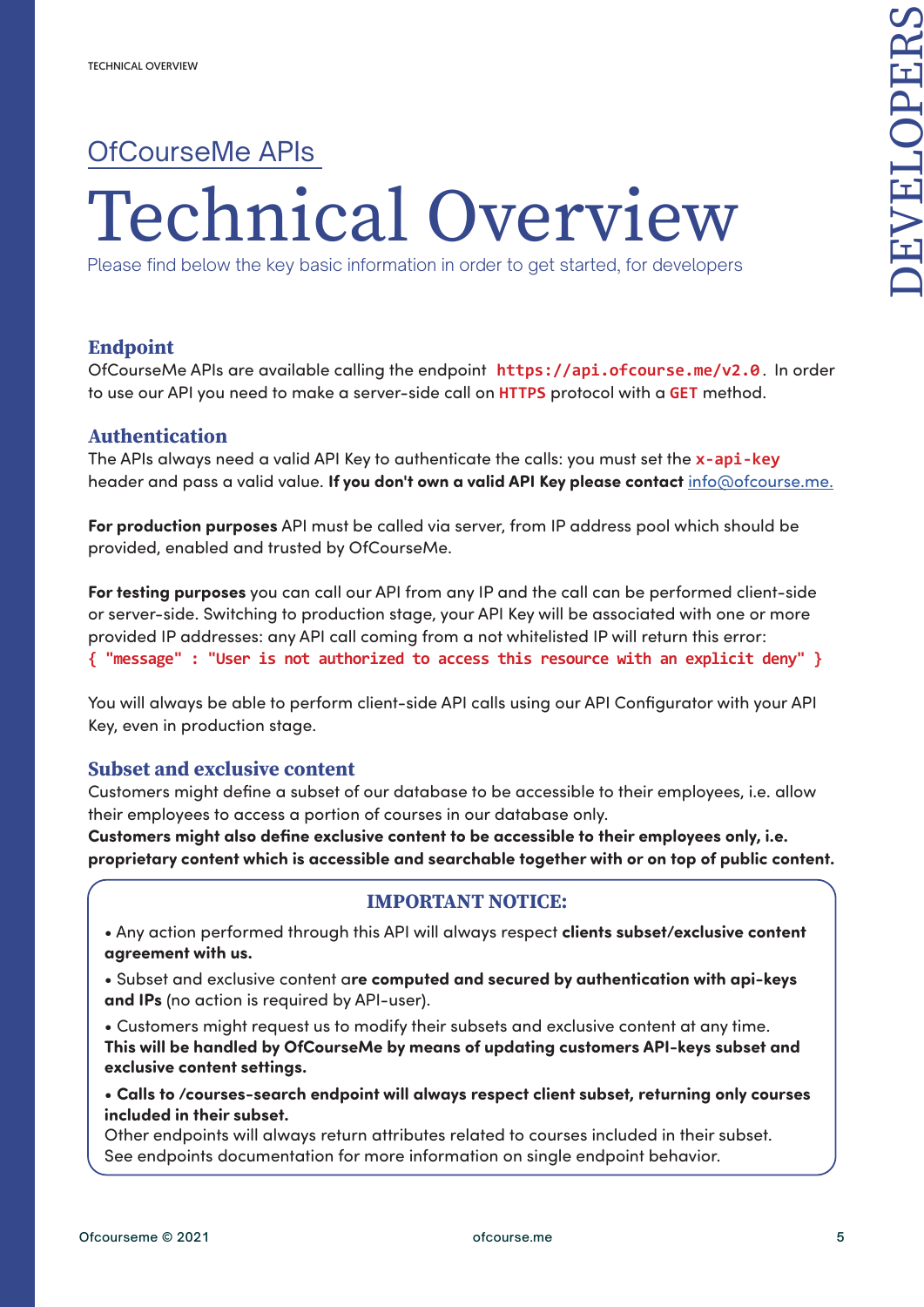#### **User tracking parameters**

It is possible, if desired, to identify a single user by appending a "user\_id" parameter to your APIcalls.

You can use a session id or an internal id (integer/string) to set the "user\_id" parameter.

#### **Also, if desidered, you could identify a user group, family or entity by appending a "entity\_id" parameter to your API-calls.**

You can use an internal group, family or entity id (integer/string) to set "entity\_id" parameter. This will help us computing API-usage statistics and metrics by single user and / or by user group / or by user family / or by user entity.

User tracking parameters are optionals.

#### **HERE IS A BASIC EXAMPLE ABOUT THE "/COURSES-SEARCH" ENDPOINT.**

**https://api.ofcourse.me/v2.0/courses-search?user\_id=USER-ID** The "user\_id" parameter is properly set to identify a single user

**https://api.ofcourse.me/v2.0/courses-search?entity\_id=GROUP-ID** The "entity\_id" is properly set to identify user group

**https://api.ofcourse.me/v2.0/courses-search?user\_id=USER-ID&entity\_id=GROUP-ID** The "user\_id" parameter is properly set to identify a single user and "entity\_id" is properly set to identify user group

**https://api.ofcourse.me/v2.0/courses-search?user\_id=USER-ID&entity\_id=FAMILY-ID** The "user\_id" parameter is properly set to identify a single user and "entity\_id" is properly set to identify user family

**https://api.ofcourse.me/v2.0/courses-search?user\_id=USER-ID&entity\_id=ENTITY-ID** The "user\_id" parameter is properly set to identify a single user and "entity\_id" is properly set to identify user entity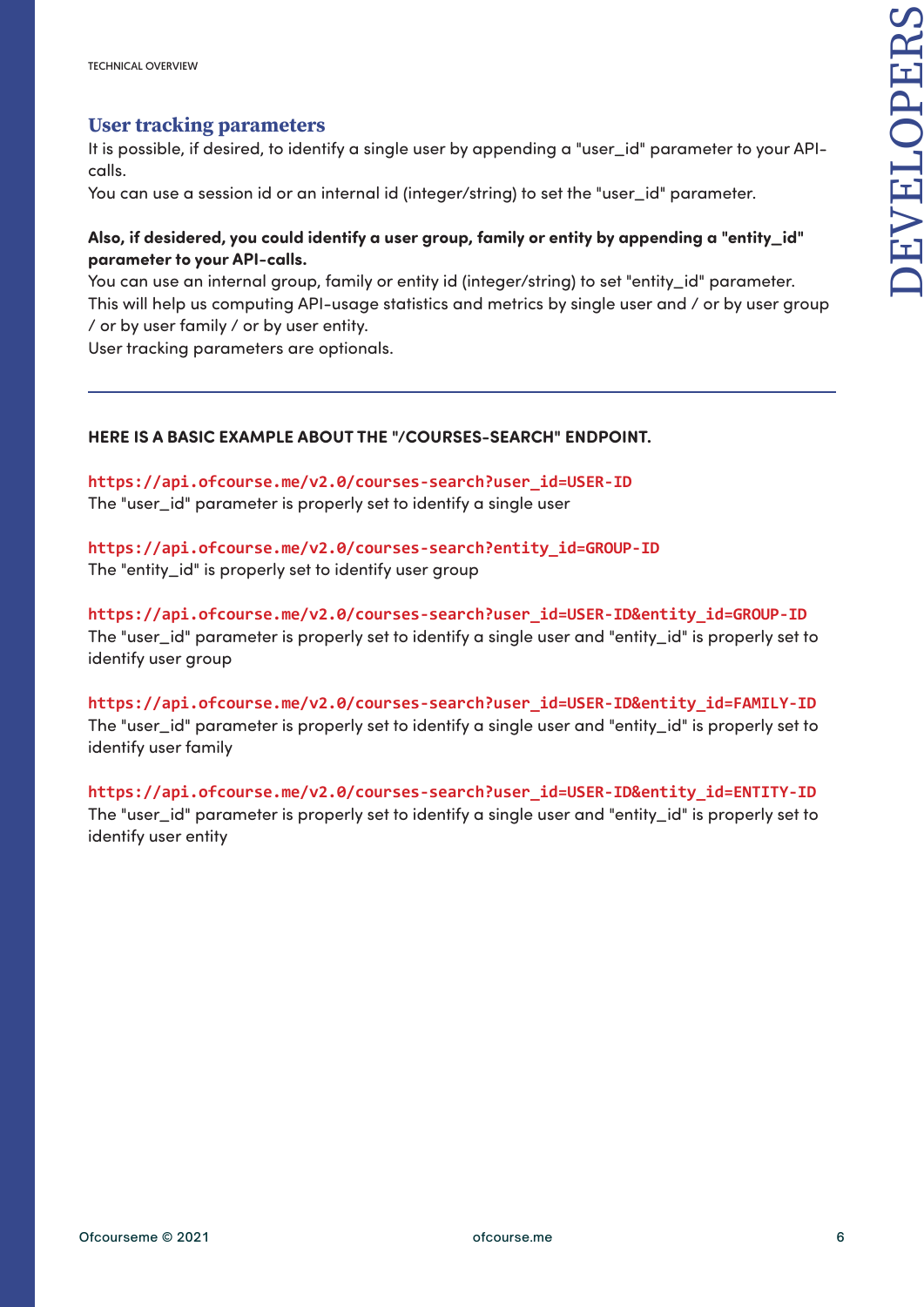## OfCourseMe APIs 1. Courses Search

**"Courses Search" is the service that allows you to make OfCourseMe's search engine for 3rd parties online learning contents available to your employees, wherever you want.**

The most common use cases for this service are:

• **I want a brand new section dedicated to learning contents from the Web.** In this section I want a prominent search bar. **When the user types a text search in the bar, I want to show her all the results found by OfCourseMe that are relevant to that query.**

• **I already have a search bar in our website/LMS, when a user types a search we give her our internal results relevant for that search. We do not have relevant content for all possible topics, hence we often show few or no results. I want to beef them up with OfCourseMe results, displaying them after our internal courses if there are any, but making sure we drastically increase our coverage.**

**"Courses Search" service comes with filters available.** Via our APIs all searches can be filtered by category, language, platform, level, duration etc. which allows you to put those filters on page and let your users filter their queries as they wish.

#### **An example of a very specific filtered search might be:**

"All search results for the keyword "Artificial Intelligence", in English only, from Udacity only, for advanced users, with a minimum duration of 2 hours". A pretty powerful tool, indeed.

When the user clicks on the "search" button, your systems send a request to our APIs which specifies what text search was submitted, with which filters. **Our APIs respond with a list of contents in milliseconds.** Those contents come with elements such as title, image, syllabus, level, duration, so that your developers get everything they need in order to build the course cards in the search results page, in real time. **You choose which data you want to show for each card, depending on how much space is available, which devices and screens your colleagues usually adopt, and your personal taste.**

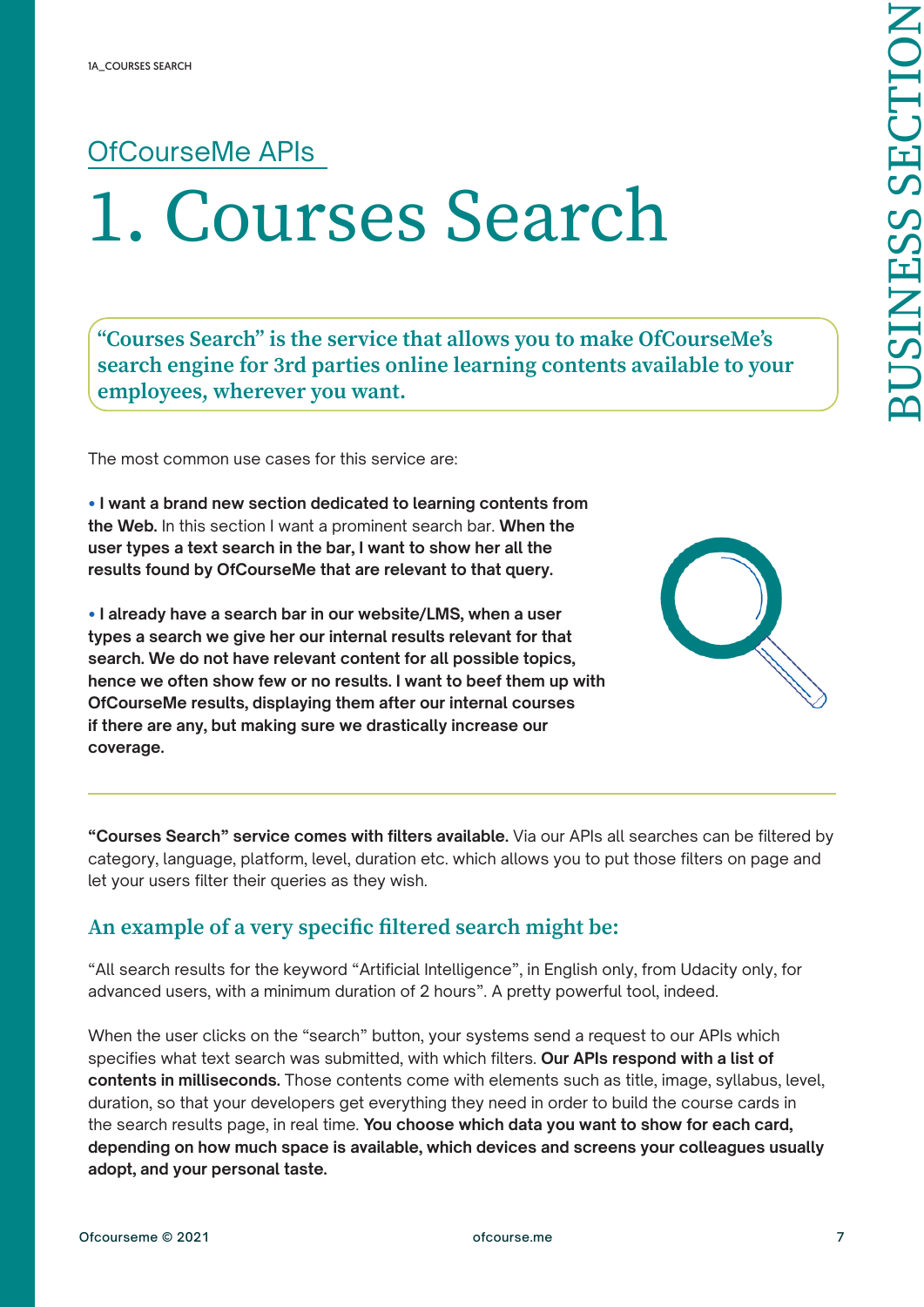# 1. Courses Search

Please find below the key basic information in order to get started, for developers

#### **Description**

#### Call endpoint: **https://api.ofcourse.me/v2.0/courses-search**

#### **Filters**

You can filter down your calls to get a text-search or courses in a category. Here are listed all the parameters you can use to filter your calls, they are all optional:

#### • **query**

set this parameter to make a text-search. Text-search is performed searching for the desired term in course title, course subtitle and course associated categories.

• **category** (multiple values, comma separated)

set this parameter to filter your query by category. Pass one or more ID\_CATEGORY divided by comma. You can get all the categories id by calling the /categories endpoint

• **language** (multiple values, comma separated)

set this parameter to filter your query by language. Pass one or more language-code divided by comma. You can get all the language-codes (two-character codes) value by calling the [/](https://developers.ofcourse.me/doc/v2.0#section-8) [options](https://developers.ofcourse.me/doc/v2.0#section-8) endpoint

• **platform** (multiple values, comma separated)

set this parameter to filter your query by platform. Pass one or more platforms divided by comma. You can get all the platforms value by calling the [/options](https://developers.ofcourse.me/doc/v2.0#section-8) endpoint

• **level** (multiple values, comma separated)

set this parameter to filter your query by level. Pass one or more levels divided by comma. Level values are documented in the [Key Values](https://developers.ofcourse.me/doc/v2.0#section-11) chapter.

• **effort** (multiple values, comma separated)

set this parameter to filter your query by effort. Pass one or more effort ranges divided by comma. Effort range values are documented in the [Key Values](https://developers.ofcourse.me/doc/v2.0#section-11) chapter.

• **price\_type** (multiple values, comma separated)

set this parameter to filter your query by price type. Price type values are documented in the [Key Values](https://developers.ofcourse.me/doc/v2.0#section-11) chapter.

• **price** (multiple values, comma separated)

set this parameter to filter your query by price ranges. Pass one or more price ranges divided by comma. Price range values are documented in the [Key Values](https://developers.ofcourse.me/doc/v2.0#section-11) chapter. Price value will be ignored if price\_type is set only to free ("F").

• **provider** (multiple values contained in double quotes, comma separated)

set this parameter to filter your query by providers. You can get all providers names by calling the [/options](https://developers.ofcourse.me/doc/v2.0#section-8) endpoint.

Pass one or more provider name contained in double quotes and comma separated (syntax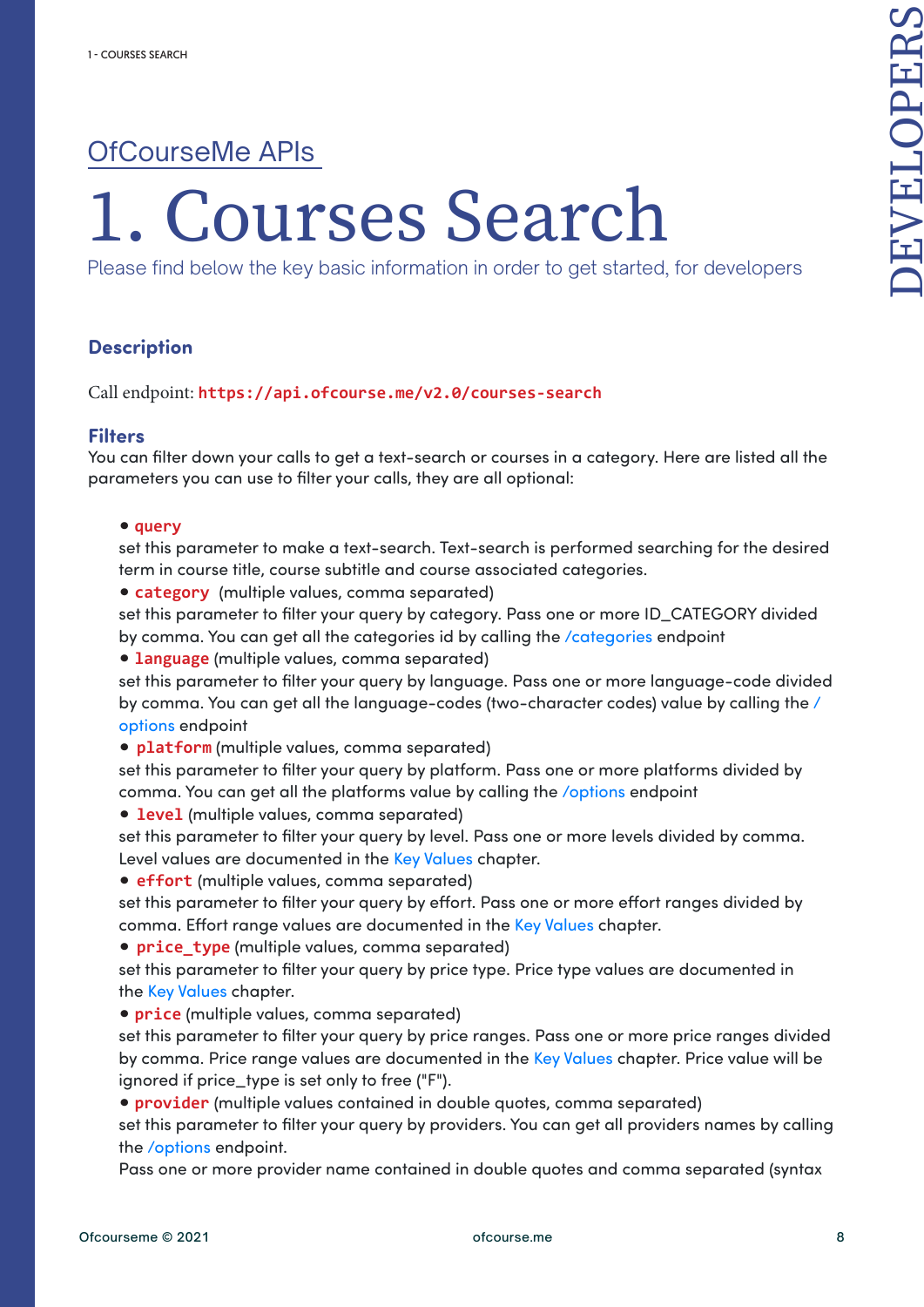example, **provider:"Amazon","Edx"**).

**Be aware you must encapsulate each provider name in double quotes and separate them by comma or you will get an "INVALID-PROVIDER-VALUE" error**.

See [this examples](https://developers.ofcourse.me/doc/v2.0#provider-examples) to understand how to use this filter.

• **course\_id** (multiple values, comma separated)

set this parameter to one or more course\_id (comma separated) to get only courses specified.

• **edited\_after** (UTC timestamp in millisecond. Example 1537793541000)

set this parameter to filter your query by course edited time. Pass a UTC timestamp in milliseconds to get courses edited in our database after this timestamp (including specified millisecond). This parameter is useful to obtain only those courses edited in our database since your last request with the same parameters.

• **lang** (two digit language code)

set this parameter to get course categories in the language needed. You can obtain available languages querying the "option" endpoint with type "translations\_languages" (/ options?type=translations\_languages)

Invalid parameters will raise an **INVALID-PARAMETER** error.

Invalid parameters values will raise an **INVALID-<PARAMETER\_NAME>-VALUE** error.

#### **Pagination**

Result set is limited to maximum 30 elements per call.

You need to use **start** and **size** parameters to paginate your results:

- **start** is the pointer to the starting record in the result set
- **size** is the length of the result set.

If you don't pass the **start** parameter it will be 0 by default.

If you don't pass the **size** parameter it will be 20 by default.

The maximum value for the **size** parameter is 30.

If you pass a value over 30, it will be changed to 30 as the result set is limited to a maximum of 30 elements per call.

#### **Sorting**

You can pass an **order** parameter to sort your result set.

**Order** values are documented in [Key Values](https://developers.ofcourse.me/doc/v2.0#section-11) chapter.

If you don't pass any **order**, the result set will be sorted by default (relevance based on what you searched)

#### **Response Fields**

Here are listed the response fields for the course:

- **course\_id**: unique ID of the course
- **course\_title**: title of the course (string)
- **course\_syllabus**: syllabus of the course (string). Syllabus is truncated at 140 characters and sanitized removing html tags inside it to give you a preview of the entire text. To obtain the entire syllabus you must call a single /course endpoint.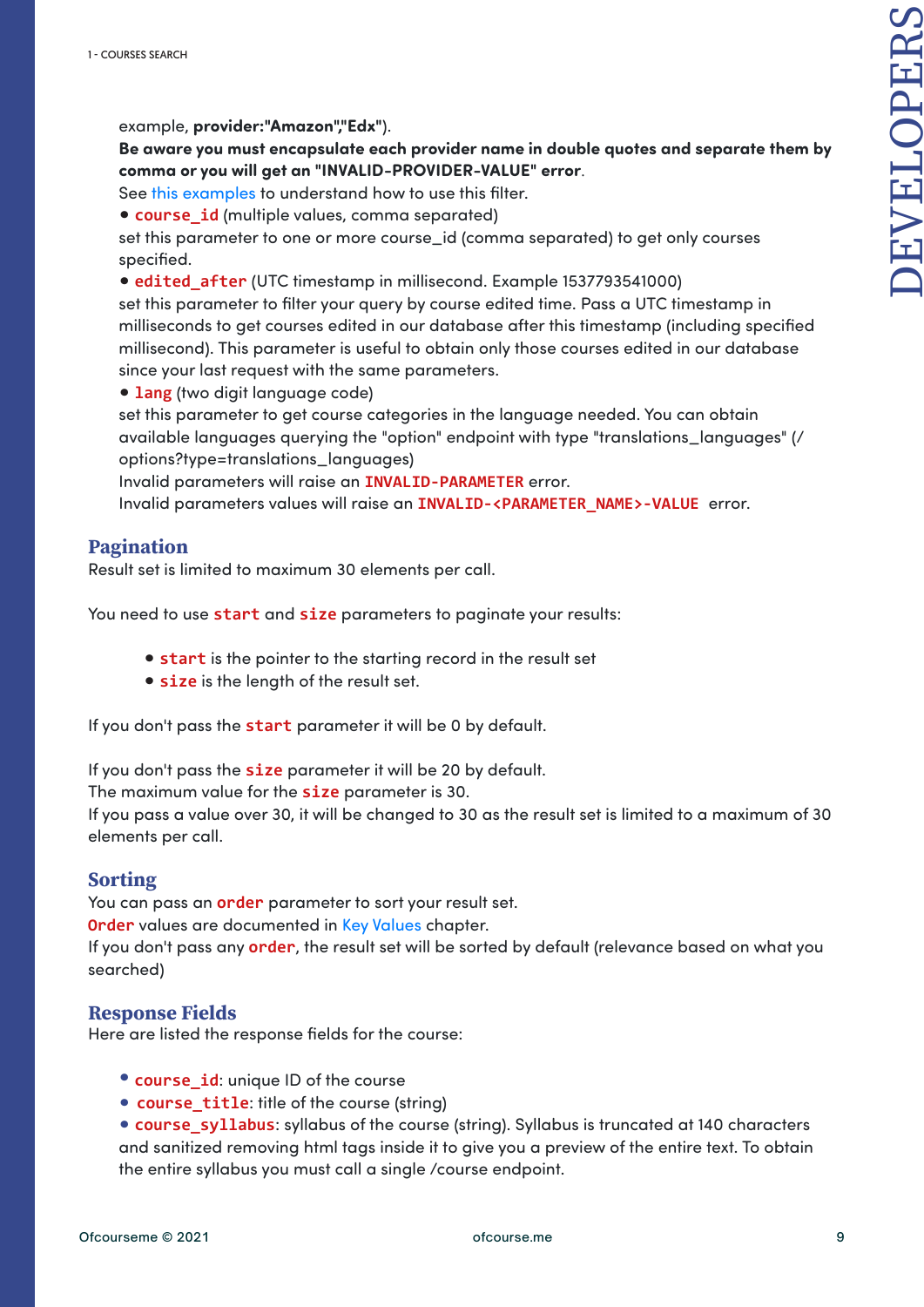• **course\_image**: small image of the course (url) for listing purpose. In case no image is provided for a given course, we will serve a fallback image related to that course's category

• **course\_hosting\_platform**: hosting platform of the course. Call endpoint /options to understand returned values

• **course\_owner**: owner of the course (string array)

- **course provide**r: provider of the course (string array)
- **course level:** level of the course. See [Key Values](https://developers.ofcourse.me/doc/v2.0#section-11) chapter to understand returned values.
- **course\_duration**: duration of the course (minutes)
- **course\_certificate\_available**: defines if the course has a certificate available: "Y" (available) / "N" (unavailable)
- **course\_pricing\_value**: cost of the course (dollars)

**• course pricing type**: type of course pricing. See [Key Values](https://developers.ofcourse.me/doc/v2.0#section-11) chapter to understand returned values.

• **course\_active**: defines if the course is still available on the hosting platform: "Y" (active), "N" (inactive).

• **course\_release\_date**: course\_release\_date: release date of the course (date)

• **course\_categories**: an array of course categories (object array). Each category object will have these attributes:

**course\_category\_id**: category id

**course\_category\_nam**e: category name

**course** category level: category level (0 for parent categories, 1 for subcategories) **course category parent id:** category parent id (0 for parent categories)

**course\_category\_parent\_name**: category parent name (null for parent categories) **• search count:** total count of courses matching search's criteria.

#### **Examples**

#### **https://api.ofcourse.me/v2.0/courses-search?query=Javascript**

Returns first 20 (default values for start=0, size=20, ordered by relevance) courses matching the "Javascript" term in their title, subtitle or categories.

#### **https://api.ofcourse.me/v2.0/courses-search?query=Javascript&lang=it**

Returns first 20 (default values for start=0, size=20, ordered by relevance) courses matching the "Javascript" term in their title, subtitle or categories. Course categories are translated in italian

**https://api.ofcourse.me/v2.0/courses-search?query=Javascript&level=1** Returns first 20 courses matching "Javascript" term AND which level is Beginner

**https://api.ofcourse.me/v2.0/courses-search?query=Javascript&level=1,3** Returns first 20 courses matching "Javascript" term, AND which level is Beginner OR Advanced

**https://api.ofcourse.me/v2.0/courses-search?query=Javascript&order=ED&start=100&size=10** Returns 10 (size) courses starting from record 100 (start), ordered by effort (descending), matching "Javascript" term

**https://api.ofcourse.me/v2.0/courses-search?query=Javascript&level=1&platform=1** Returns first 20 courses matching "Javascript" term AND which level is Beginner AND which platform is Coursera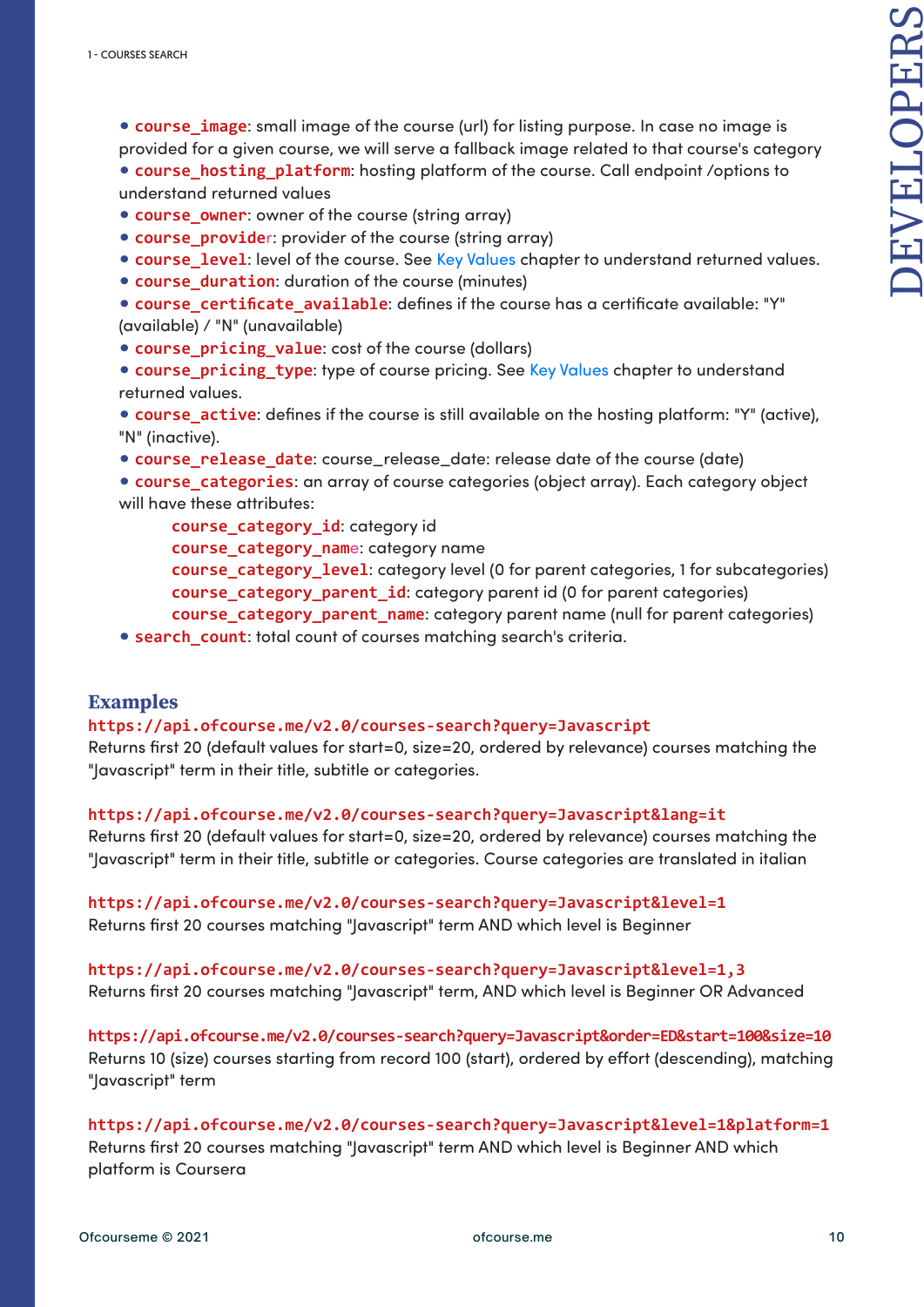**https://api.ofcourse.me/v2.0/courses-search?query=Javascript&level=1,3&platform=1,3** Returns first 20 courses matching "Javascript" term, AND which level is Beginner OR Advanced, AND which platform is Coursera OR Udacity

**https://api.ofcourse.me/v2.0/courses-search?query=Javascript&category=22** Returns first 20 courses matching "Javascript" term which category is Web Development

**https://api.ofcourse.me/v2.0/courses-search?category=22** Returns first 20 courses which category is "Web Development"

**https://api.ofcourse.me/v2.0/courses-search?category=22,23** Returns first 20 courses which category is "Web Development" or "Programming Languages"

**https://api.ofcourse.me/v2.0/courses-search?category=22&effort=1&start=100&size=30** Returns first 30 (size) courses, starting from record 100 (start), which category is "Web Development" and which effort is less than between 20 minutes and 2 hours

**https://api.ofcourse.me/v2.0/courses-search?level=1** Returns first 20 courses which level is "Beginner"

**https://api.ofcourse.me/v2.0/courses-search?level=1&effort=2,3** Returns first 20 courses which level is "Beginner" AND which effort is between 2 hours and 10 hours OR between 10 hours and 100 hours

**https://api.ofcourse.me/v2.0/courses-search?price=1&order=PD** Returns first 20 courses which price is less than 50 dollars, ordered by price descending

**https://api.ofcourse.me/v2.0/courses-search?price=1,3&order=PD** Returns first 20 courses which price is less than 50 dollars or between 100 and 300 dollars, ordered by price descending

**https://api.ofcourse.me/v2.0/courses-search?course\_id=286226,293406** Returns course which course\_id is 286226 or 293406

**Provider Filter Examples https://api.ofcourse.me/v2.0/courses-search?provider="Amazon"** Returns first 20 courses which provider is Amazon

**https://api.ofcourse.me/v2.0/courses-search?provider="Amazon","Edx"** Returns first 20 courses which provider is Amazon OR Edx

**https://api.ofcourse.me/v2.0/courses-search?provider=Amazon This call is invalid as provider name is not encapsulated in double quotes**

**https://api.ofcourse.me/v2.0/courses-search?provider="Amazon";"Edx" This call is invalid as providers names are not comma separated**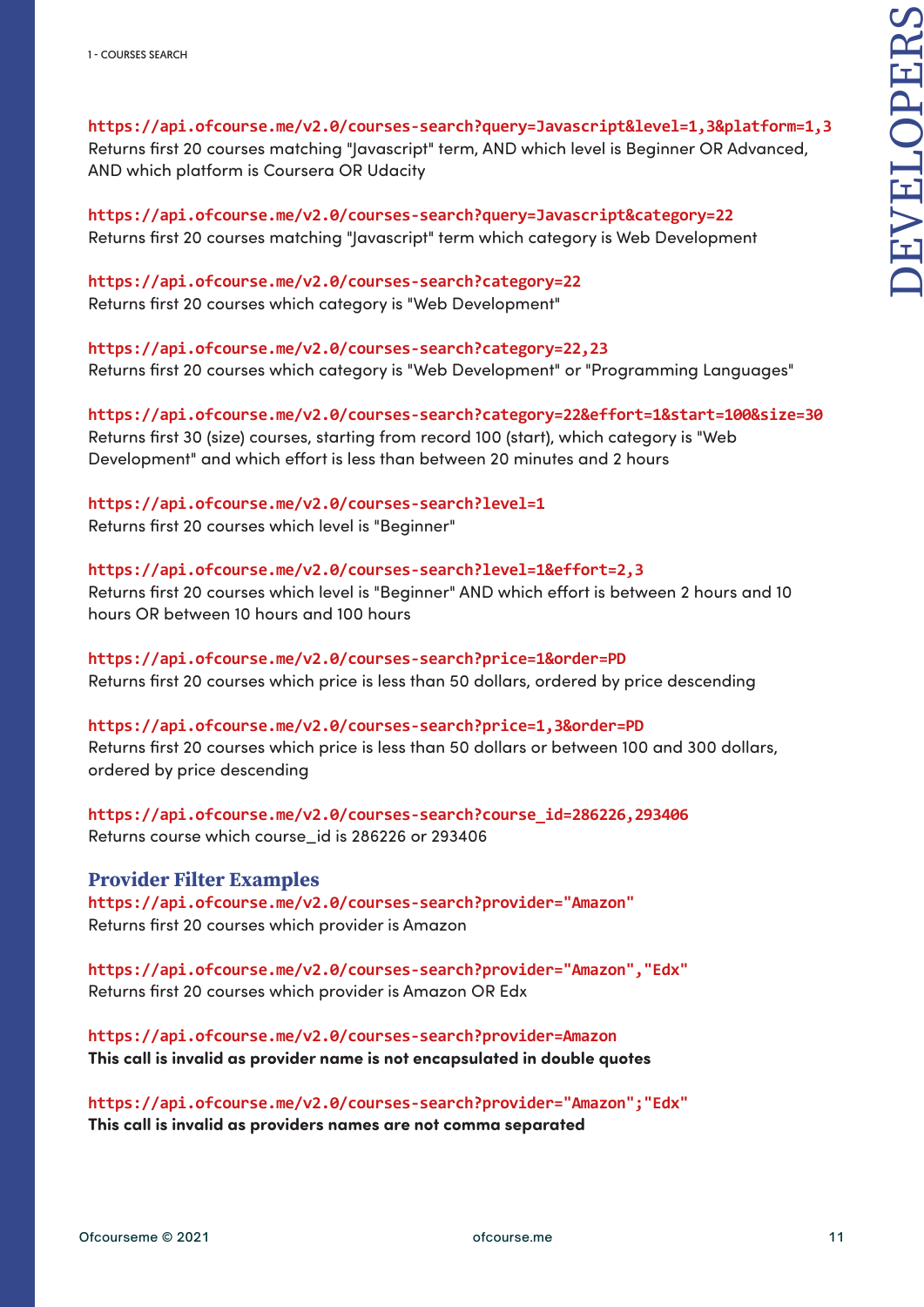#### **Subset**

#### [Learn more about subset and exclusive content](https://developers.ofcourse.me/doc/v2.0#section-3)

Your calls could be limited by a defined subset. Calling this endpoint without any parameter will return you all courses included in your subset.

**Assume** your subset defines that you can see only courses which are related to category "22" ("Web Development").

This means you can never retrieve courses associated ONLY to other categories, but you can always retrieve courses related to other categories AND category "22".

**Assume** also that there exists at least a course which is associated with "Web Development" ("22") AND "Programming Languages" ("23"), this course is part of your subset.

Assume your subset defines that you can see only courses which are related to platform "3" ("Udacity"). This means you can never retrieve courses associated with other platforms, but only those courses served by Udacity.

Subset could be defined by a combination of multiple parameters.

**Assume** your subset defines that you can see only courses which are related to category "22" ("Web Development") and platform "3" ("Udacity").

This means you can never retrieve courses associated ONLY to other categories, but you can always retrieve courses related to other categories AND category "22".

It also means that those courses should be served by "Udacity".

**Assume** that there's at least a course which is associated with "Web Development" ("22") AND "Programming Languages" ("23") served by platform "1" ("Coursera"), this course is not part of your subset. **Assume** also that there's at least a course which is associated with "Web Development" ("22") AND "Programming Languages" ("23") served by platform "3", this course is part of your subset.

#### **You should not do anything to limit your subset, as it is automatically computed on your API-key or IP address. See below example for more information**

#### **https://api.ofcourse.me/v2.0/courses-search**

Assume your subset defines that you should see only courses related to category "22" and exist at least one course which is related to category "22" AND another category, returns all courses directly associated to category "22", courses associated to category "22" AND other categories are included

#### **https://api.ofcourse.me/v2.0/courses-search?category=23**

Assume your subset defines that you should see only courses related to category "22" and exist only one course which is related to category "22" AND category "23", returns only the course associated to category "22" AND category "23"

#### **https://api.ofcourse.me/v2.0/courses-search**

Assume your subset defines that you should see only courses served by platform "3", returns all courses served by platform "3"

#### **https://api.ofcourse.me/v2.0/courses-search?platform=4**

Assume your subset defines that you should see only courses served by platform "3", returns no courses.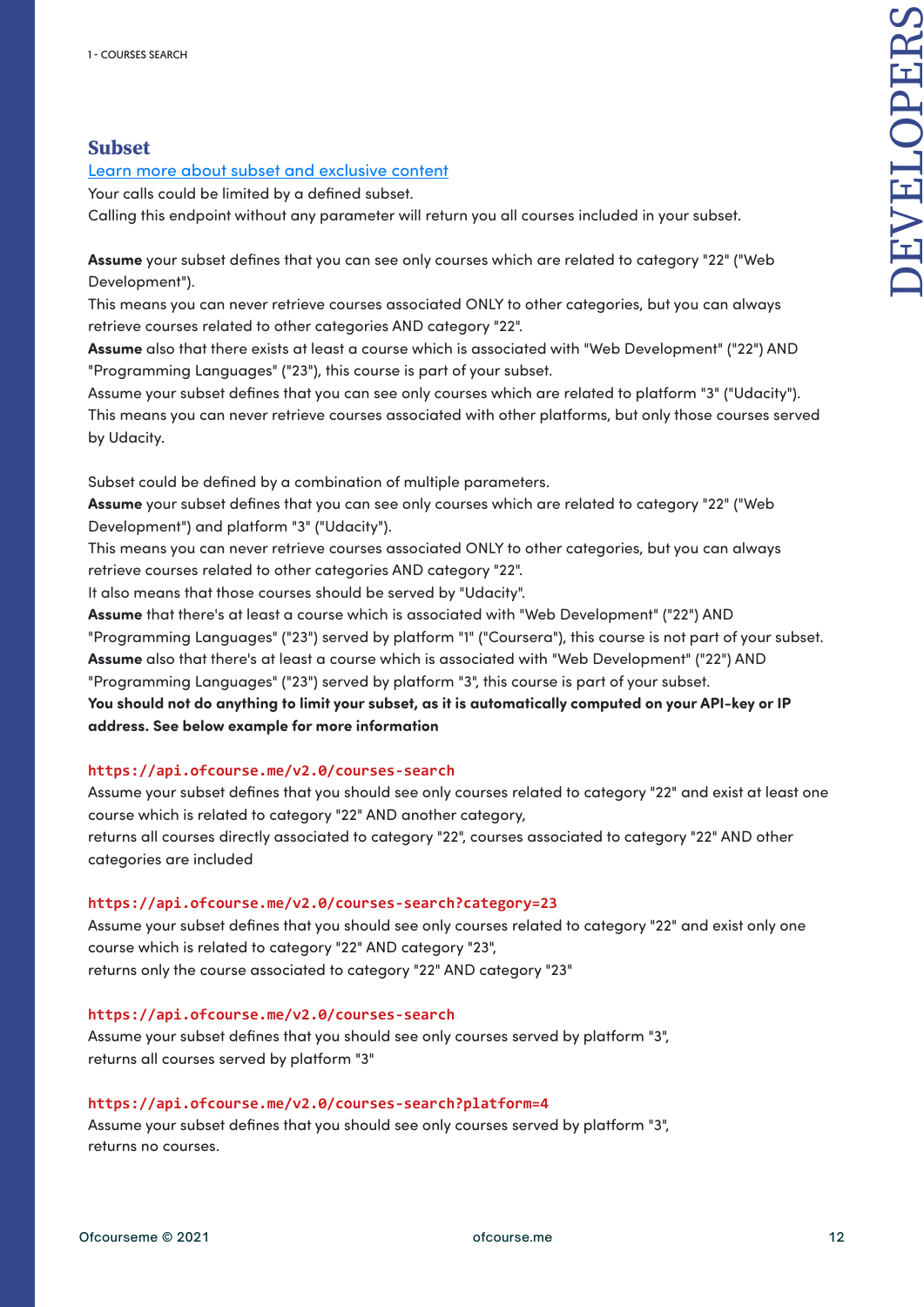**their searches.**

## OfCourseMe APIs 2. Options

**"Options" service is closely related to "courses search". This service is necessary if you want to provide your users with filters in order to refine** 

Your systems can call our "options" service at any given time (e.g. every night) and get in return the full list of filtering options available, with translations in several languages:

- **Platforms:** all the platforms available in your content subset
- **Providers:** the single institutions (e.g. universities)
- **Languages:** all the languages with at least one content available
- **Duration:** duration ranges
- **Level:** beginner intermediate advanced

**With this data at hand, you can have filters implemented right below your search bar and be sure that in case new options become available, e.g. you choose to add a new platform to your content subset, they will be readily displayed among your filtering options.**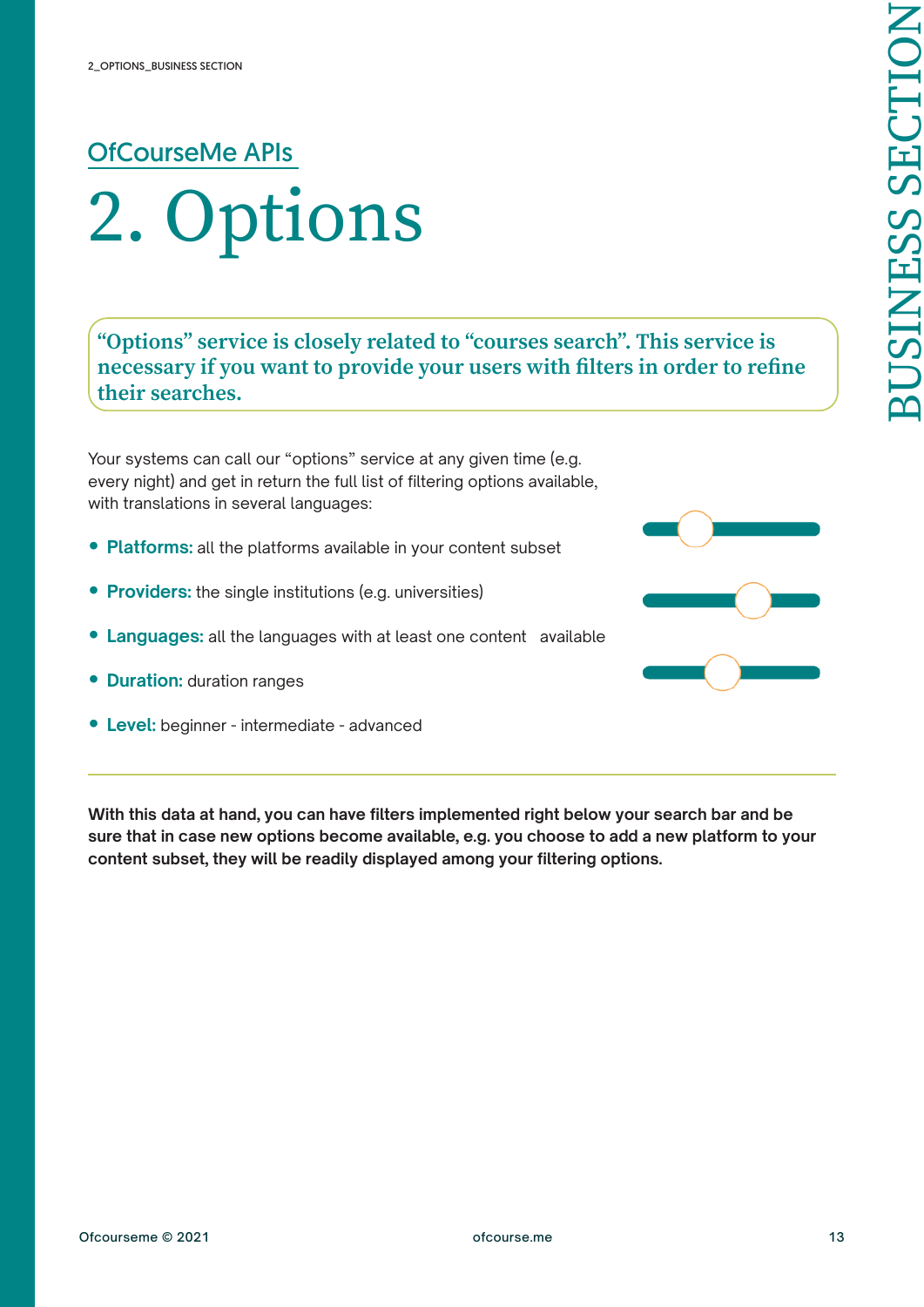# **Options**

Please find below the key basic information in order to get started, for developers

#### **Description**

#### Call endpoint: **https://api.ofcourse.me/v2.0/option**

This endpoint is useful to:

• get values which should be passed as parameters to filter "/courses-search" per platform or language

• get values to understand "/courses-search" or "/course" response field values To use this endpoint you must pass the **type** parameter (mandatory).

Set **type** value to:

• **platforms** endpoint will return all platforms.

Platforms are ordered alphabetically: option\_order field represent platform order, option\_ value field represent an internal unique id

• **providers**: endpoint will return all providers allowed values (strings)

• **languages:** endpoint will return all the languages (two-character) value for which there is at least one course in the database. Use the [Key Values](https://developers.ofcourse.me/doc/v2.0#section-11) chapter to understand the corresponding language.

• **translations\_languages**: endpoint will return all languages available to translate API content.

• **translations**: endpoint will return all key-values (see [key-values section](https://developers.ofcourse.me/doc/v2.0#section-11))translated in language specified by filter lang (default "en"). See [this example](https://developers.ofcourse.me/doc/v2.0#before_option_translation_example)

If you don't pass **type** parameter or you pass an invalid value, the API will return an "INVALID-TYPE-PARAMETER" error.

#### **Examples:**

**https://api.ofcourse.me/v2.0/options?type=platforms** Returns platforms options with those fields:

- option\_order: incremental order value (alphabetically sorting)
- option\_label: platform name
- option\_value: platform internal unique id
- option\_icon\_extended: platform extended icon
- option\_icon: platform icon

**https://api.ofcourse.me/v2.0/options?type=providers** Returns providers allowed values

**https://api.ofcourse.me/v2.0/options?type=language** Returns languages key-values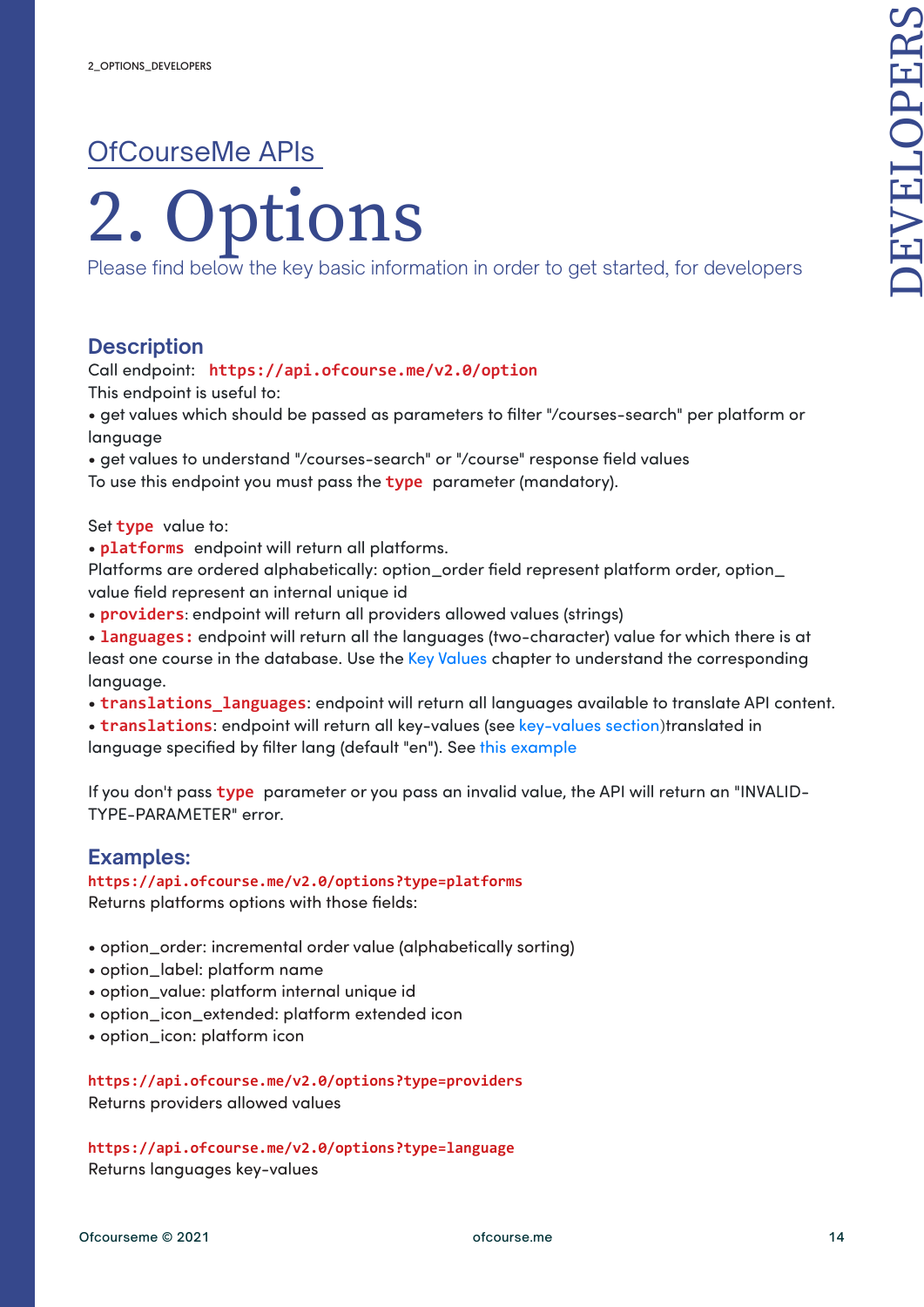#### **Translations Examples**

**https://api.ofcourse.me/v2.0/options?type=translations\_languages** Returns all languages available to translate API content

**https://api.ofcourse.me/v2.0/options?type=translations** Returns all key-values translated in english by default

**https://api.ofcourse.me/v2.0/options?type=translations&lang=it** Returns all key-values translated in italian

#### **Subset**

[Learn more about subset and exclusive content](https://developers.ofcourse.me/doc/v2.0#section-3)

Your calls could be limited by a defined subset on options basis. This behavior also affects this endpoint.

Assume your subset defines that you can see only courses which are related to platform "3" ("Udacity").

This means you can never retrieve courses associated with other platforms, but only those courses served by Udacity.

Calling /options?type=platform endpoint with no params will result in ANY platform related to courses defined in your subset.

In this case you will get only platform "3" ("Udacity").

Assume your subset defines that you can see only courses which are provided by provider "Google".

This means you can retrieve all courses provided by "Google".

It also means you can never retrieve courses provided ONLY by other providers, but you can always retrieve courses provided by other providers AND "Google".

Assume also that there exists at least a course which is provided by "Google" AND "TED", this course is part of your subset.

For the same reason, calling /options?type=provider endpoint not necessarily will result only in providers which define the subset.

In this case, your subset is limited only to courses provided by "Google".

So, calling this endpoint, you will NOT receive only "Google" but ALL providers which are related to courses provided by "Google".

As we have assumed that there exists at least a course which is provided by "Google" AND "TED", this endpoint response will include both providers as well as other providers which are providing courses with "Google".

#### **IMPORTANT NOTICE:**

You can use every option returned by this endpoint in /courses-search parameters, always not exceeding your subset definition.

In our last assumption, if you ask for courses related to provider "TED", as your subset defines these courses should be provided also by "Google", you'll get only courses provided by both ("Google" and "TED"), even not specifying provider "Google" in your query.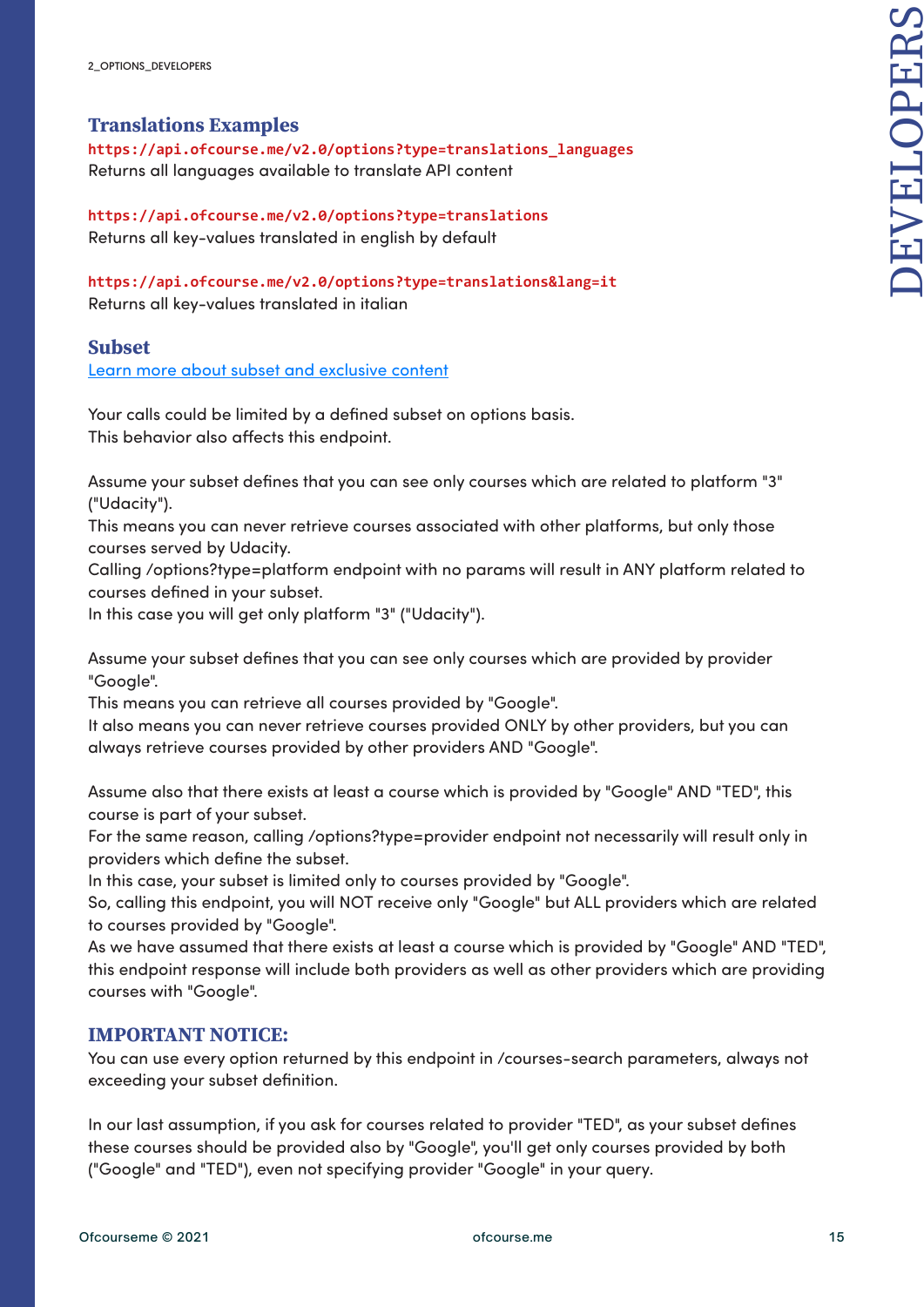#### **https://api.ofcourse.me/v2.0/options?type=platforms**

Assume your subset defines that you should see only courses served by platform "3" (Udacity), returns only platform "3" (Udacity)

#### **https://api.ofcourse.me/v2.0/options?type=providers**

Assume your subset defines that you should see only courses provided by "Google" and exist one course provided by both "Google" and "TED",

returns at least both providers "Google" and "TED" (and all other providers which are providing courses with "Google")

#### **User tracking parameters**

It is possible, if desired, to identify a single user by appending a "user\_id" parameter to your APIcalls.

You can use a session id or an internal id (integer/string) to set the "user\_id" parameter. Also, if desidered, you could identify a user group, family or entity by appending a "entity\_id" parameter to your API-calls.

You can use an internal group, family or entity id (integer/string) to set the "entity\_id" parameter. This will help us computing API-usage statistics and metrics by single user and / or by user group / or by user family / or by user entity.

User tracking parameters are optionals.

Here is a basic example about the "/courses-search" endpoint.

**https://api.ofcourse.me/v2.0/options?type=providers&user\_id=USER-ID** The "user\_id" parameter is properly set to identify a single user

**https://api.ofcourse.me/v2.0/options?type=providers&entity\_id=GROUP-ID** The "entity\_id" is properly set to identify user group

**https://api.ofcourse.me/v2.0/options?type=providers&user\_id=USER-ID&entity\_id=GROUP-ID** The "user\_id" parameter is properly set to identify a single user and "entity\_id" is properly set to identify user group

**https://api.ofcourse.me/v2.0/options?type=providers&user\_id=USER-ID&entity\_id=FAMILY-ID** The "user\_id" parameter is properly set to identify a single user and "entity\_id" is properly set to identify user family

**https://api.ofcourse.me/v2.0/options?type=providers&user\_id=USER-ID&entity\_id=ENTITY-ID** The "user\_id" parameter is properly set to identify a single user and "entity\_id" is properly set to identify user entity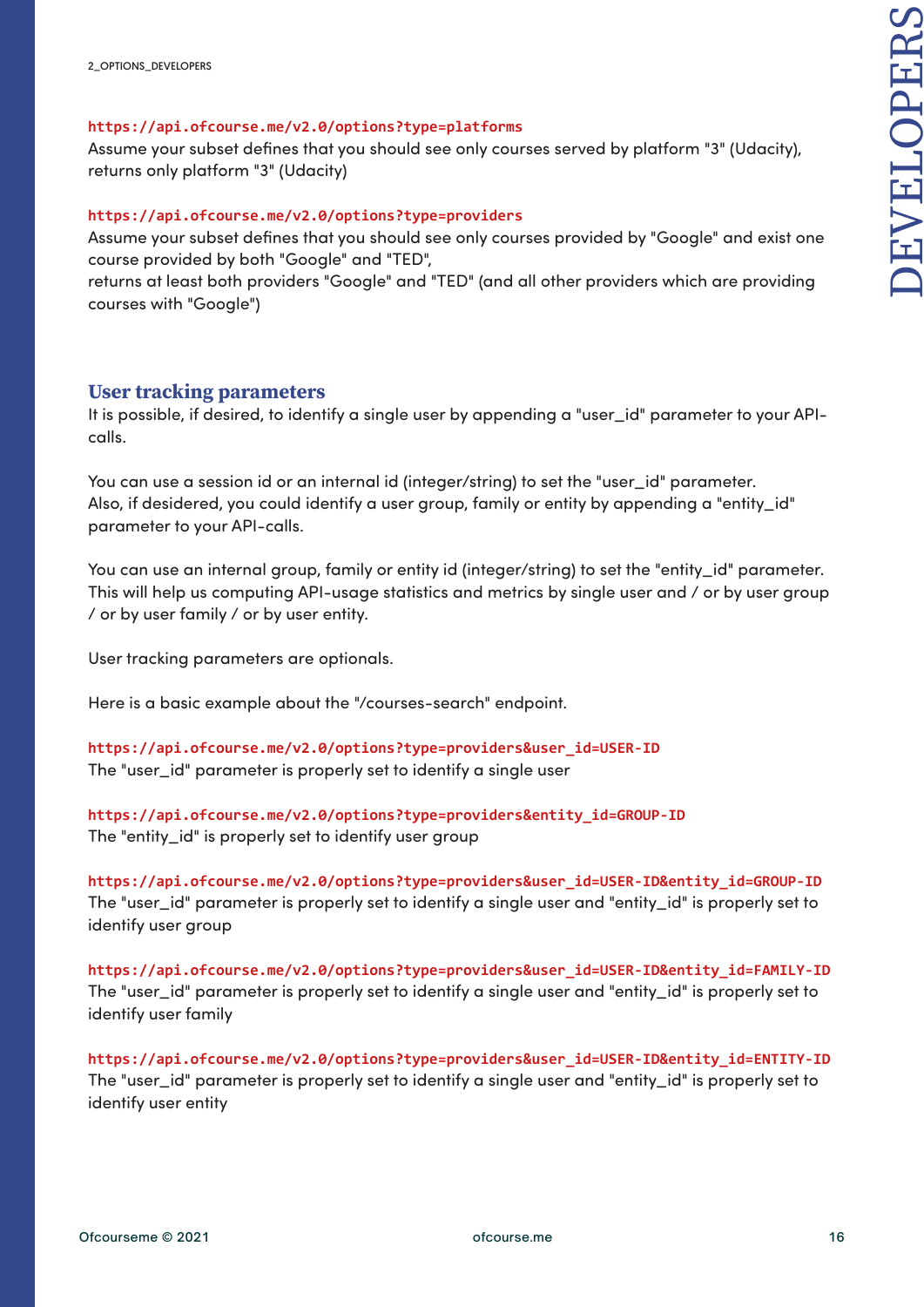#### **Code Examples**

[JS \(jQuery AJAX\)](https://developers.ofcourse.me/doc/v2.0#tab-js) [PHP \(CURL\)](https://developers.ofcourse.me/doc/v2.0#tab-php) [C# \(WebRequest\)](https://developers.ofcourse.me/doc/v2.0#tab-c) [Java \(HttpUrlConnection\)](https://developers.ofcourse.me/doc/v2.0#tab-java)

| $$. a$ jax $($                                                                                  |  |  |
|-------------------------------------------------------------------------------------------------|--|--|
| url: "https://api.ofcourse.me/v2.0/                                                             |  |  |
| options?type=platforms",                                                                        |  |  |
| type: GET,                                                                                      |  |  |
| headers: {"x-api-key":                                                                          |  |  |
| **********************************IcAuSy"}                               // insert your API Key |  |  |
| $\}$ )                                                                                          |  |  |
| $done(function(response)$ {                                                                     |  |  |
| console.log(response);                                                                          |  |  |
| $\}$ )                                                                                          |  |  |
| $. fail(function(err)$ {                                                                        |  |  |
| console.log(err);                                                                               |  |  |
| });                                                                                             |  |  |
|                                                                                                 |  |  |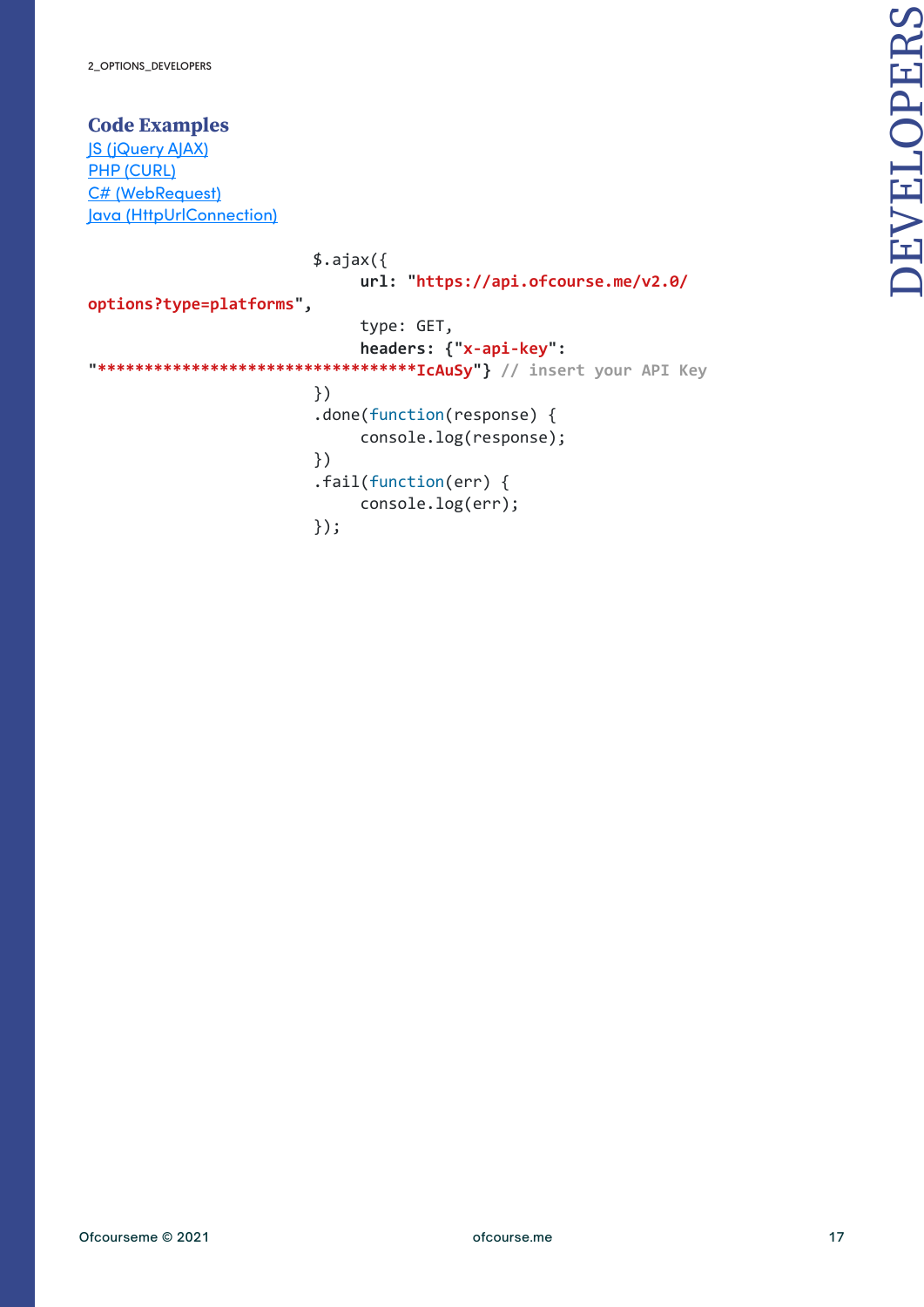## OfCourseMe APIs 3. Categories

**"Categories" is the service that allows you to implement a menu with icons and links to OfCourseMe's categories.**

**When you click on a link you are redirected to a search results page (SERP) with all the contents available for that category. Key features of the categories menu are:**

- The menu is structured on 2 levels:
	- 20 macro categories,
	- >150 sub-categories

•If you have decided to limit the categories available for your employees to a given subset, you will retrieve only categories belonging to that subset.

• When the user clicks on a link to a given category, the search engine requests our API endpoint courses-search all the results available for that category in your subset.

• The same content might be tagged in different categories: i.e "History of philosophy" will be both in History and Philosophy.

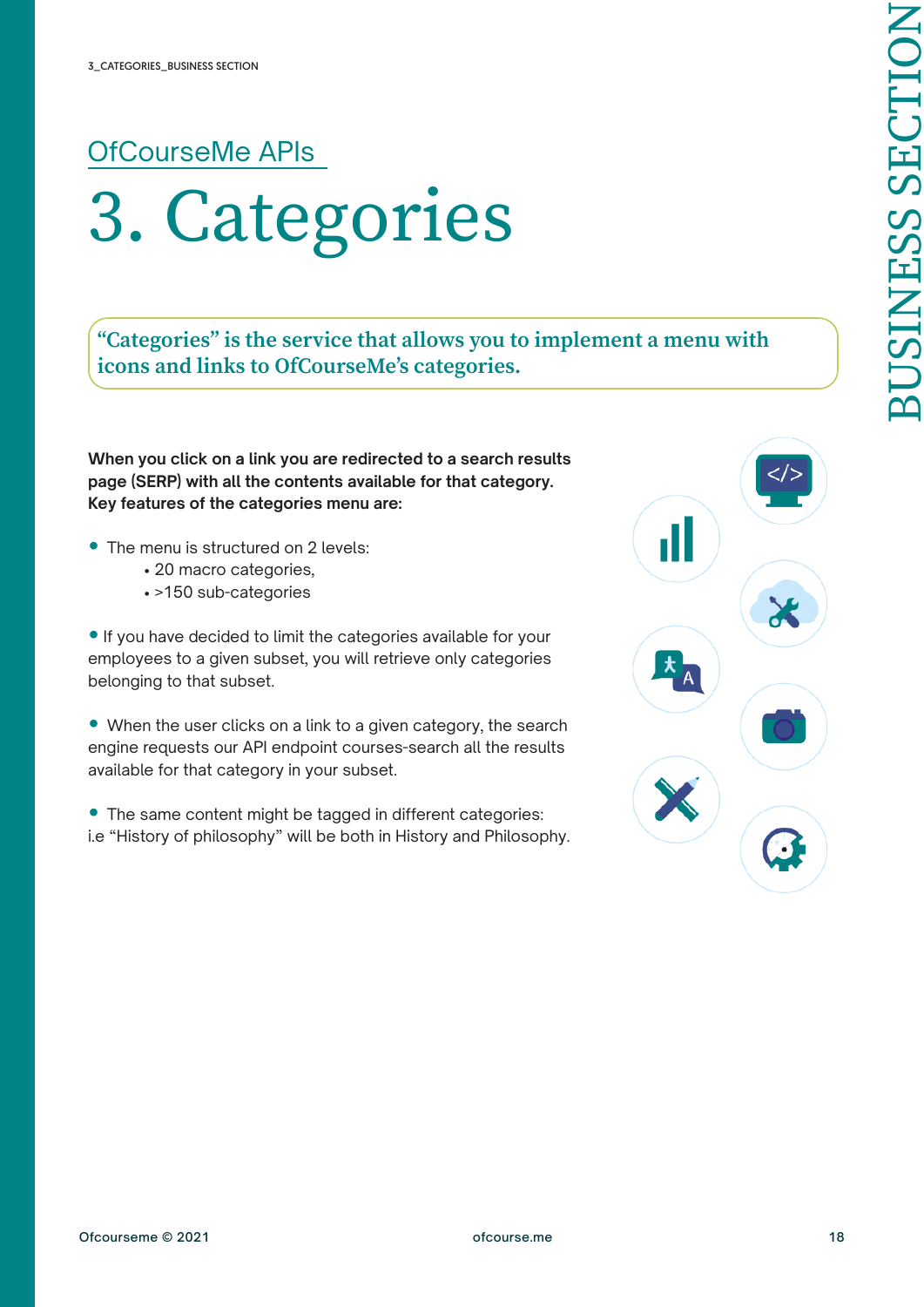# 3.Categories

Please find below the key basic information in order to get started, for developers

#### **Goal**

Endpoint "/categories" is meant to retrieve more details about ALL the categories (topics) associated with at least one course in your subset.

*If your subset includes "web development" category but does not include "game design" category, and there is one course about "web developmen" applied to "game design" which is in your subset and is associated to both, endpoint "/categories" will retrieve details about both.*

*Endpoint "/categories" IS NOT meant to retrieve by default details about the categories in your subset ONLY.*

*If you want to retrieve details about your selected categories only, please use the list of categories*  in your subset as a filter in your call to the endpoint "/categories". See details in section "[Subset"](https://developers.ofcourse.me/doc/v2.0#subset-categories) *below.*

#### **Description**

Call endpoint **https://api.ofcourse.me/v2.0/categories**.

No parameters are needed for this method, but if you want to receive details for a selected categories only then you are allowed to pass the category parameter.

This parameter should be filled with categories ids divided by comma or you'll get the "INVALID-CATEGORIES-IDS-PARAMETER" error.

If you pass a category id which does not correspond to any categories in our database, you'll get a "NO-CATEGORIES-FOUND" error.

You can pass a parameter "lang" (two digit lang code) to get categories in the language needed. You can obtain available languages quering the "option" endpoint with type "translations\_ languages" (/options?type=translations\_languages)

#### **Response fields**

Here are listed all response fields for a single category

- **course\_category\_id**: category id
- **course\_category\_name**: category name
- **course\_category\_level**: category level (0 for parent categories, 1 for subcategories)
- **course** category parent id: category parent id (0 for parent categories)
- **course\_category\_parent\_name**: category parent name (null for parent categories)

• **course\_category\_image**:OfCourseMe image for this category (subcategories will have same image of their parent).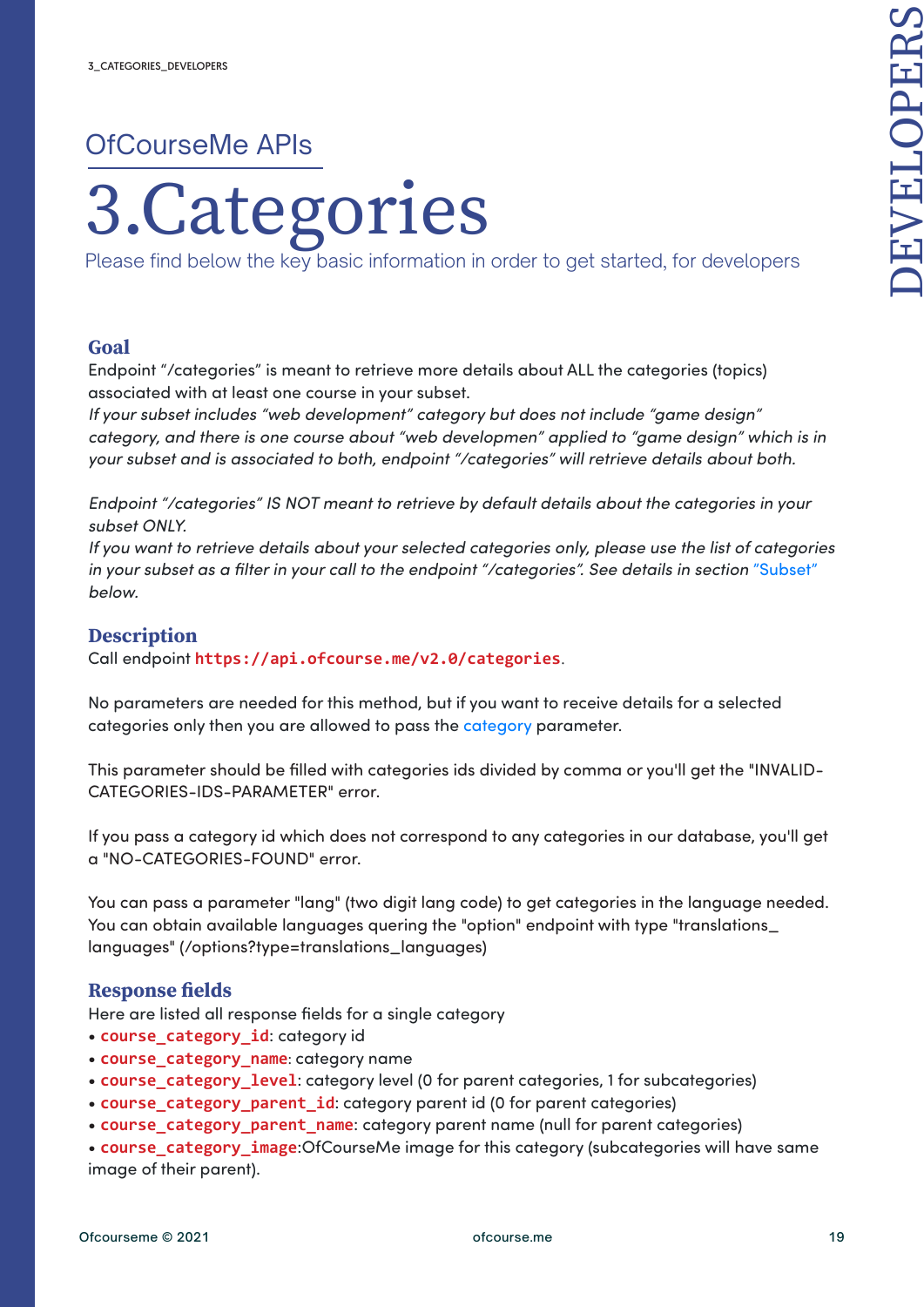#### **Examples https://api.ofcourse.me/v2.0/categories** Returns all categories related to your subset

**https://api.ofcourse.me/v2.0/categories?lang=it** Returns all categories related to your subset, translated in italian

#### **https://api.ofcourse.me/v2.0/categories?category=119,130**

Returns categories which id is 119 and 130

#### **Subset**

[Learn more about subset and exclusive content](https://developers.ofcourse.me/doc/v2.0#section-3)

Your calls could be limited by a defined subset of courses based on the categories they are associated with.

Assume your subset defines that you can access only to contents which are related to category "22" ("Web Development").

This means you can retrieve all courses associated to category "22"; It also means you can never retrieve courses associated ONLY to other categories, but you can always retrieve courses related to other categories AND category "22".

Assume also that there exists at least a course which is associated with "Web Development" ("22") AND "Programming Languages" ("23"), this course is part of your subset.

This behavior also affects this endpoint.

Calling /categories endpoint with no params will result in ANY category related to courses defined in your subset.

For the same reason, calling /categories endpoint will not necessarily result only in retrieving the categories selected in order to determine your subset.

In this case, your subset is limited only to courses related category "22".

So, calling this endpoint, you will NOT receive only category "22" but ALL categories which are related to courses directly related to category "22".

As we have assumed that there exists at least a course which is associated to "Web Development" ("22") AND "Programming Languages" ("23"), this endpoint response will also include category "23" as well as other categories related to all courses in category "22".

Note also that parent categories are always returned by this endpoint.

If your subset is defined on a parent category all child categories will be returned by this endpoint.

If your subset is defined on a child category, its parent category will be returned by this endpoint.

Should you need to ONLY show category "22" in your platform using this endpoint, you should **filter this endpoint using a category parameter.**

#### **Important notice:**

You can use every category returned by this endpoint in /courses-search category parameter, always not exceeding your subset definition.

In this case, if you ask for courses related to category "23" ("Programming Languages"), as your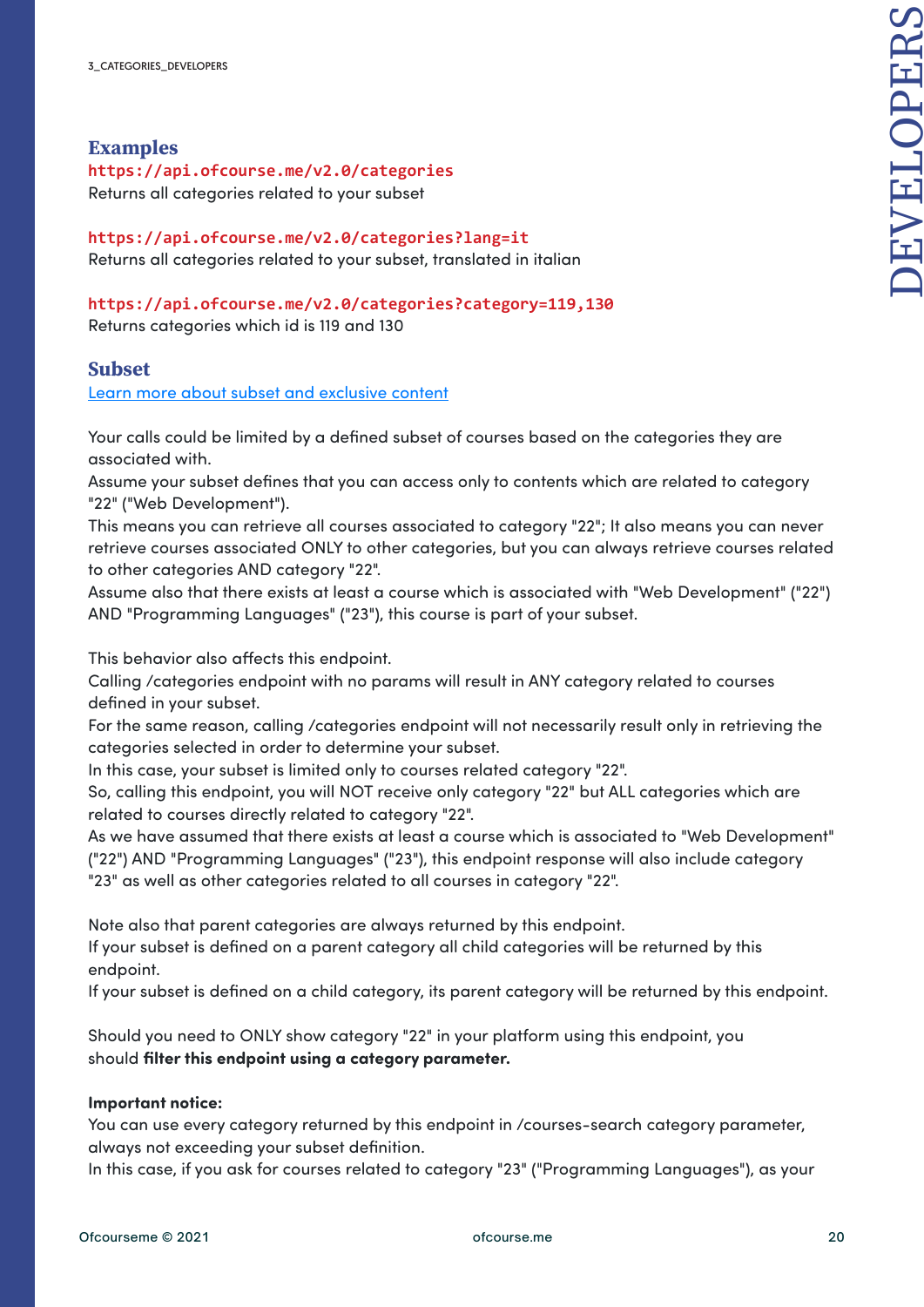subset defines these courses being related also to category ("22"), you'll get only courses related to category "22" and "23", even not specifying category "22" in your query. See below examples for more detail.

#### **https://api.ofcourse.me/v2.0/categories**

As your subset defines that you should see only courses related to category "22" and exist at least one course which is related to category "22" AND category "23", returns category "22", category "23" and their parent categories

#### **https://api.ofcourse.me/v2.0/categories?category=22**

Returns category 22 You can prevent applying your subset to get all available OfCourseMe categories passing a parameter filter\_by\_subset with value 0. See example below.

#### **https://api.ofcourse.me/v2.0/categories?filter\_by\_subset=0**

Get all OfCourseMe categories not limited by your subset

#### **User tracking parameters**

It is possible, if desired, to identify a single user by appending a "user\_id" parameter to your APIcalls.

You can use a session id or an internal id (integer/string) to set the "user\_id" parameter. Also, if desidered, you could identify a user group, family or entity by appending a "entity\_id" parameter to your API-calls.

You can use an internal group, family or entity id (integer/string) to set the "entity\_id" parameter. This will help us computing API-usage statistics and metrics by single user and / or by user group / or by user family / or by user entity.

User tracking parameters are optionals.

#### **https://api.ofcourse.me/v2.0/categories?user\_id=USER-ID**

The "user\_id" parameter is properly set to identify a single user.

**https://api.ofcourse.me/v2.0/categories?entity\_id=GROUP-ID**

The "entity\_id" is properly set to identify user group.

**https://api.ofcourse.me/v2.0/categories?user\_id=USER-ID&entity\_id=GROUP-ID** The "user\_id" parameter is properly set to identify a single user and "entity\_id" is properly set to identify user group.

**https://api.ofcourse.me/v2.0/categories?user\_id=USER-ID&entity\_id=FAMILY-ID** The "user\_id" parameter is properly set to identify a single user and "entity\_id" is properly set to identify user family.

**https://api.ofcourse.me/v2.0/categories?user\_id=USER-ID&entity\_id=ENTITY-ID** The "user\_id" parameter is properly set to identify a single user and "entity\_id" is properly set to identify user entity.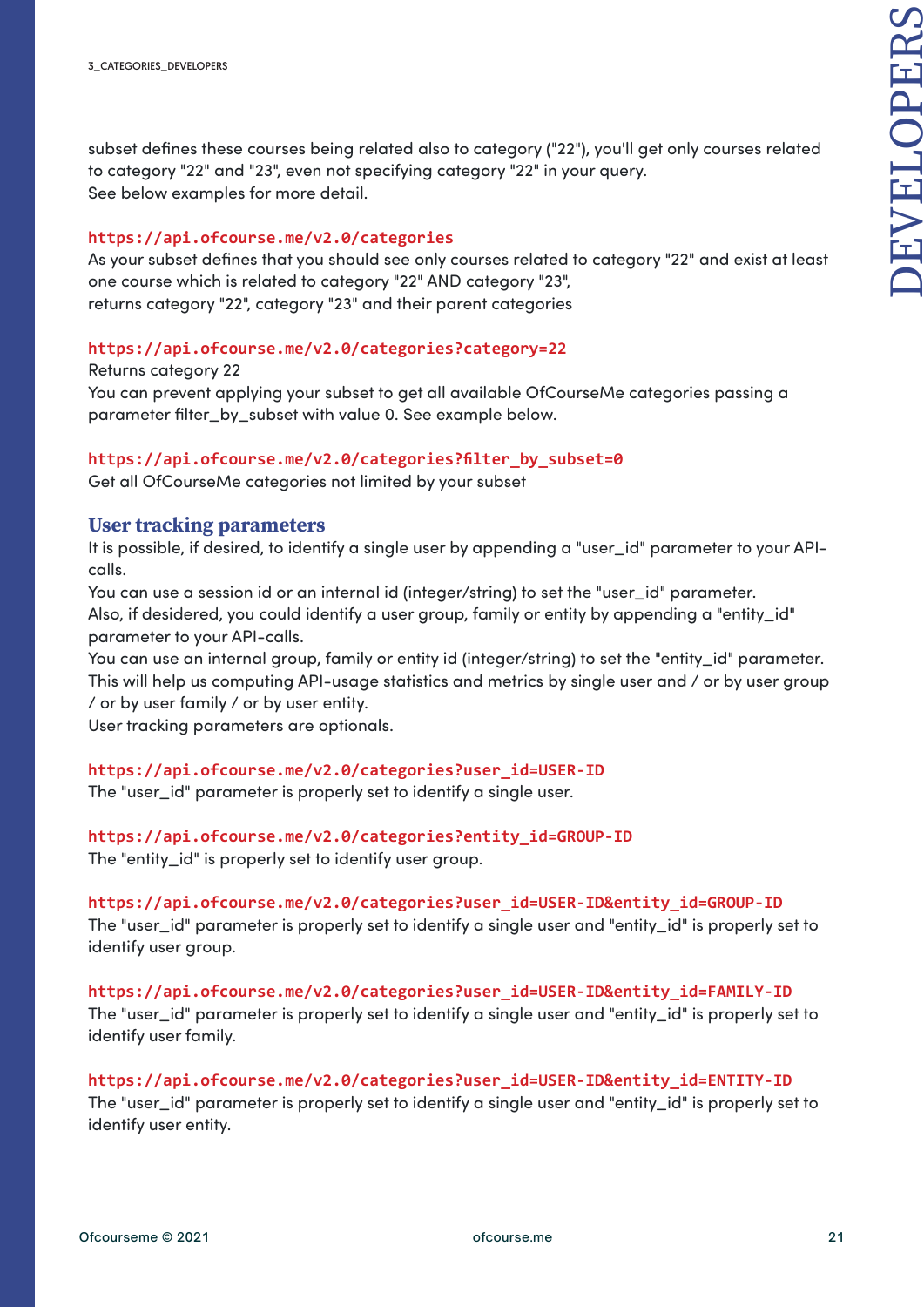#### **Code Examples**

- [JS \(jQuery AJAX\)](https://developers.ofcourse.me/doc/v2.0#tab-js)
- [PHP \(CURL\)](https://developers.ofcourse.me/doc/v2.0#tab-php)
- [C# \(WebRequest\)](https://developers.ofcourse.me/doc/v2.0#tab-c)
- [Java \(HttpUrlConnection\)](https://developers.ofcourse.me/doc/v2.0#tab-java)

For testing purpose only

```
 $.ajax({
              url: "https://api.ofcourse.me/v2.0/categories",
              type: GET,
             headers: {"x-api-key": "**********************************IcAuSy"} 
// insert your API Key
         })
         .done(function(response) {
              console.log(response);
         })
         .fail(function(err) {
              console.log(err);
         });
```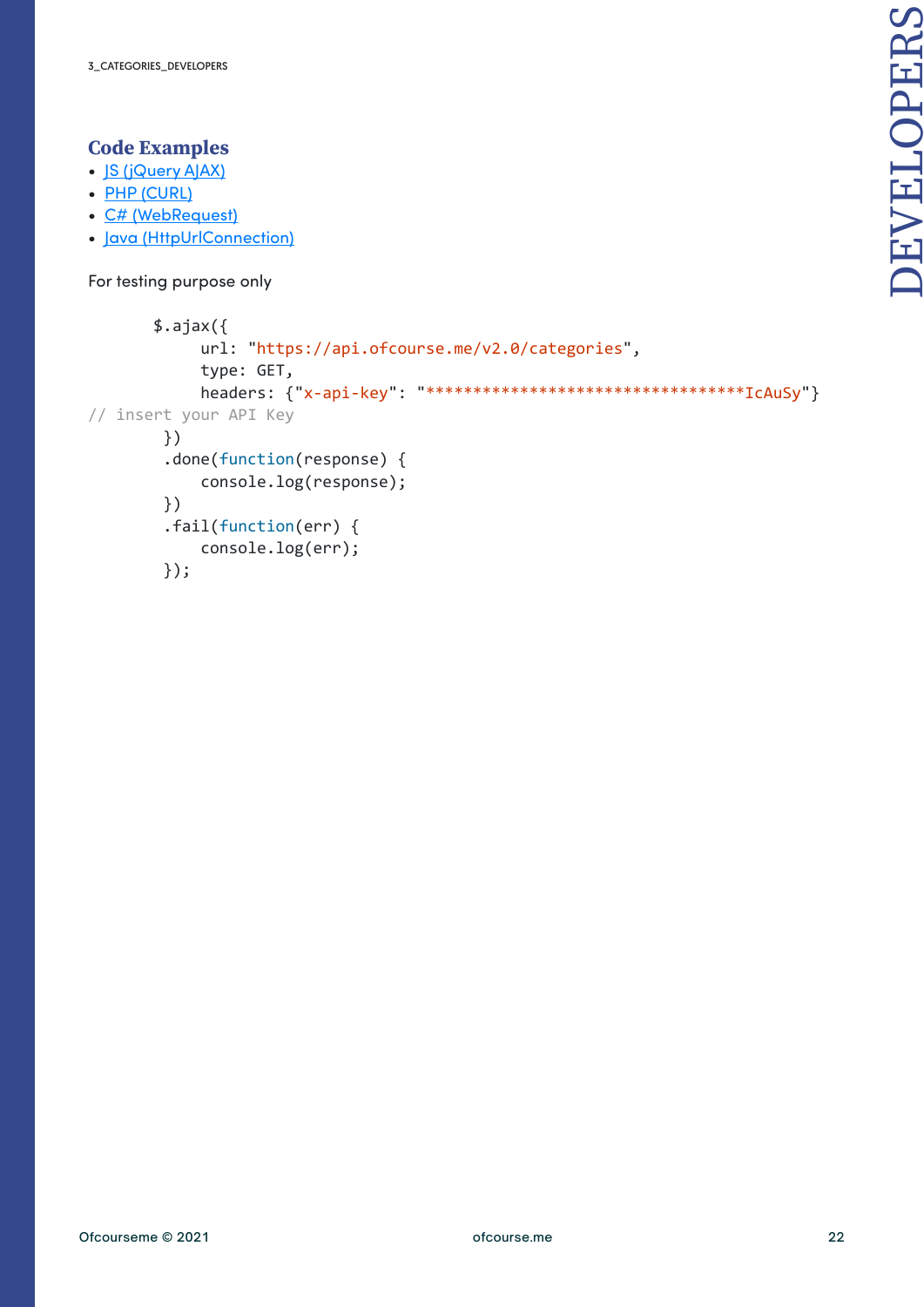## OfCourseMe APIs 4. Course

**"Course" is the service that allows you to create a full page course card, with all the details and metadata related to the specific course.** 

#### **The user journey looks like follows:**

- The user types a text search or picks up a category (see "courses search" and "categories" above).
- You show her a search results page with all the contents available for that query.
- The user chooses a course and clicks on it.
- This triggers a call to our "course" endpoint.
- We return all the details of the course (syllabus, author, destination URL etc.), which you can use to fill in your course detail page, i.e. a full page course card.

#### **The difference between "courses search" and "course" is:**

• "Courses search" returns a small set of metadata for many courses: it allows you to create a search results page with many courses and preliminary information for each course

• "Course" returns full metadata for a single course: it allows you to create a single course card, with all the relevant information for that course

It's pointless to retrieve all the information for all courses: you'd better call the "course" endpoint only when the user picks up a specific course.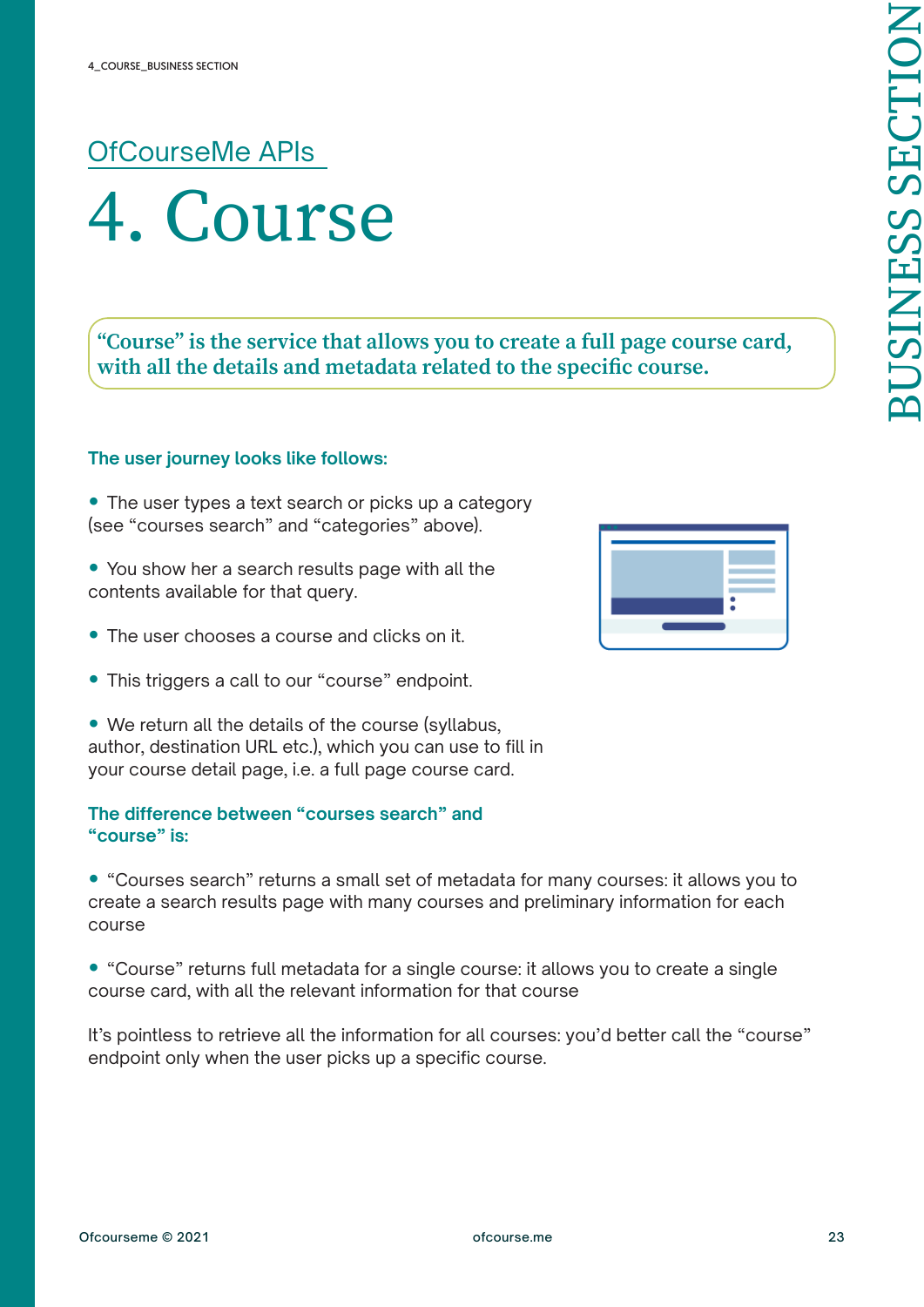

Please find below the key basic information in order to get started, for developers

#### **Description**

#### Call endpoint **https://api.ofcourse.me/v2.0/course**

You must pass the **course** id parameter.

This parameter is mandatory to use this endpoint or you'll get the "NO-COURSE-ID-PARAMETER" error.

This parameter should be an integer or you'll get the "INVALID-COURSE-ID-PARAMETER" error.

If you pass a "course\_id" which does not correspond to a course in our database, you'll get an "NO-COURSE-FOUND" error.

You can pass a parameter "lang" (two digit language code) to get course categories in the language needed.

You can obtain available languages querying the "option" endpoint with type "translations\_ languages" (/options?type=translations\_languages)

#### **Response Fields**

Here are listed the response fields for the course:

- **course\_id**: OfCourseMe unique ID of the course
- **course\_url**: url of the course (string)
- **course\_title**: title of the course (string)
- **course\_syllabus**: syllabus of the course (string)
- **course\_image**: high resolution image of the course (url). In case no image is provided for a given course, we will serve a fallback image related to that
- course's category
- **course** hosting platform: hosting platform of the course. Call endpoint /options to understand returned values
- **course\_owner**: owner of the course (string array)
- **course\_level**: level of the course. See [Key Values](https://developers.ofcourse.me/doc/v2.0#section-11) chapter to understand returned values.
- **course\_provider:** provider of the course (string array)
- **course\_duration**: duration of the course (minutes)
- **course\_languages**: languages of the course. See [Key Values](https://developers.ofcourse.me/doc/v2.0#section-11) chapter to understand returned values.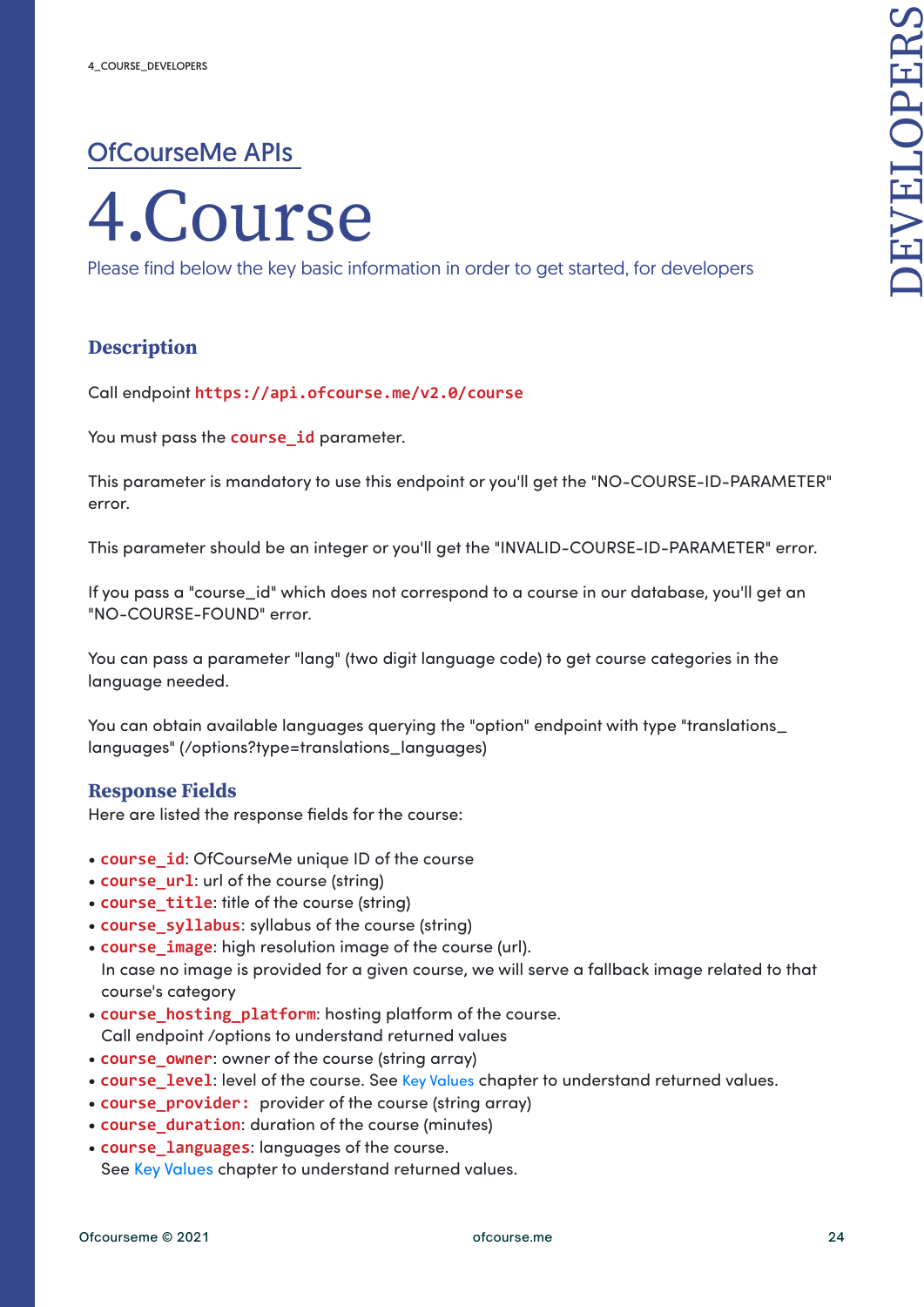- **course\_certificate\_available**: defines if the course has a certificate available: "Y" (available) / "N" (unavailable)
- **course\_certificate\_pricing\_value**: cost of the certificate if available
- **course\_pricing\_value**: cost of the course (dollars)
- **course\_pricing\_type**: type of course pricing. See [Key Values](https://developers.ofcourse.me/doc/v2.0#section-11) chapter to understand returned values.
- **course\_release\_date**: release date of the course (date)

• **course\_active**: defines if the course is still available on the hosting platform: "Y" (active), "N" (inactive).

• **course\_last\_import**: OfCourseMe last course data import (date)

• **course\_categories**: an array of course categories (object array). Each category object will have these attributes:

- **course\_category\_id**: category id
- **course\_category\_name**: category name
- **course\_category\_level**: category level (0 for parent categories, 1 for subcategories)
- **course\_category\_parent\_id**: category parent id (0 for parent categories)
- **course\_category\_parent\_name**: category parent name (null for parent categories)

#### **Examples**

**https://api.ofcourse.me/v2.0/course?course\_id=183559** Returns course which id is 183559 **https://api.ofcourse.me/v2.0/course?course\_id=183559&lang=it** Returns course which id is 183559. Course categories are translated in Italian

#### **Subset**

[Learn more about subset and exclusive content](https://developers.ofcourse.me/doc/v2.0#section-3)

Your calls could be limited by a defined subset. This endpoint returns you the course only if it is part of your subset.

#### **User tracking parameters**

It is possible, if desired, to identify a single user by appending a "user\_id" parameter to your APIcalls.

You can use a session id or an internal id (integer/string) to set the "user\_id" parameter. Also, if desidered, you could identify a user group, family or entity by appending a "entity\_id" parameter to your API-calls.

You can use an internal group, family or entity id (integer/string) to set the "entity\_id" parameter. This will help us computing API-usage statistics and metrics by single user and / or by user group / or by user family / or by user entity.

User tracking parameters are optionals.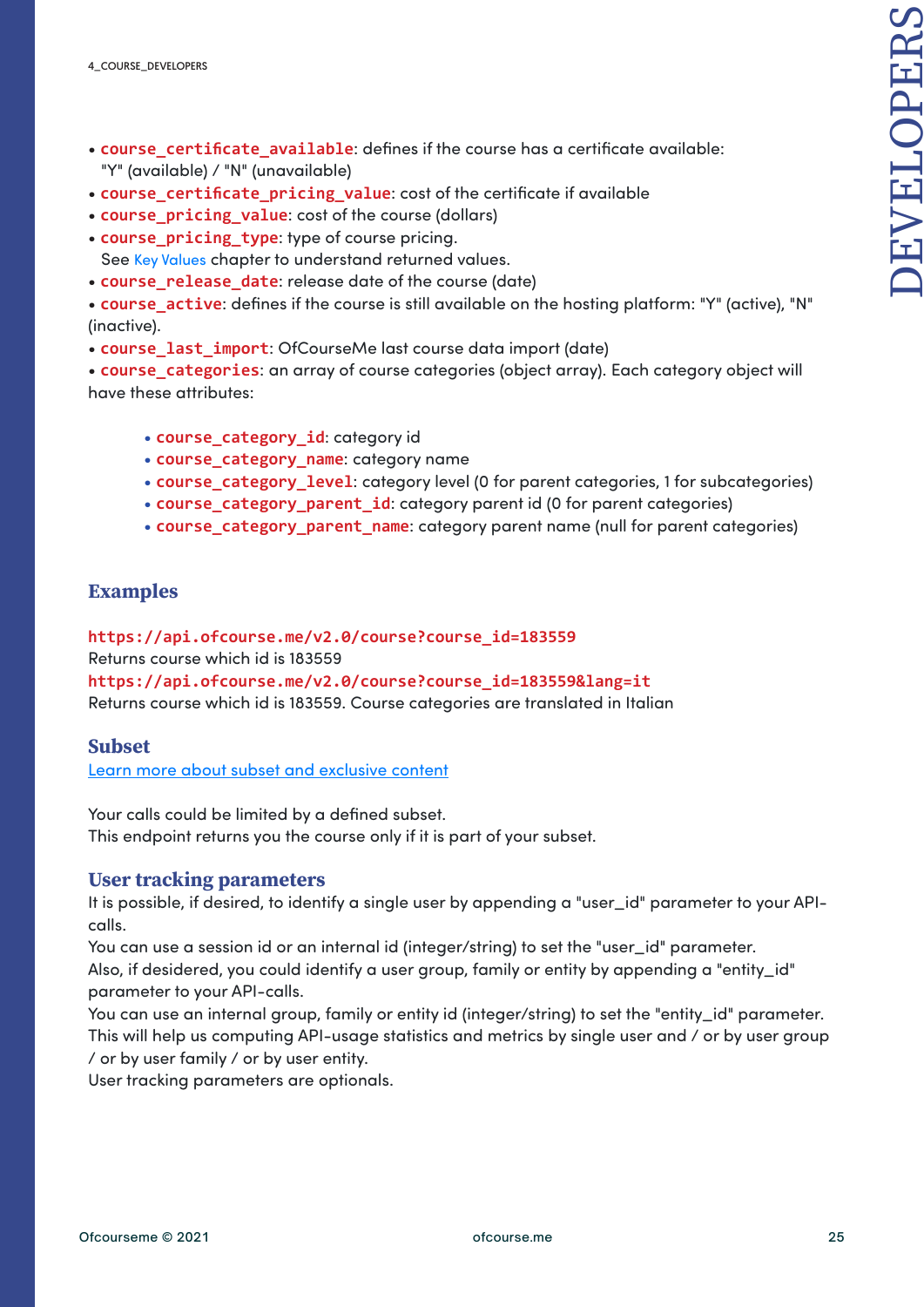**https://api.ofcourse.me/v2.0/course?course\_id=183559&user\_id=USER-ID** The "user\_id" parameter is properly set to identify a single user

**https://api.ofcourse.me/v2.0/course?course\_id=183559&entity\_id=GROUP-ID** The "entity\_id" is properly set to identify user group

**https://api.ofcourse.me/v2.0/course?course\_id=183559&user\_id=USER-ID&entity\_ id=GROUP-ID**

The "user\_id" parameter is properly set to identify a single user and "entity\_id" is properly set to identify user group

**https://api.ofcourse.me/v2.0/course?course\_id=183559&user\_id=USER-ID&entity\_ id=FAMILY-ID**

The "user\_id" parameter is properly set to identify a single user and "entity\_id" is properly set to identify user family

**https://api.ofcourse.me/v2.0/course?course\_id=183559&user\_id=USER-ID&entity\_ id=ENTITY-ID**

The "user\_id" parameter is properly set to identify a single user and "entity\_id" is properly set to identify user entity

#### **Code Examples**

```
JS (jQuery AJAX)
PHP (CURL)
C# (WebRequest)
Java (HttpUrlConnection)
For testing purpose only
          $.ajax({
              url: "https://api.ofcourse.me/v2.0/course?course_id=183559",
               type: GET,
```
headers: {"x-api-key": "\*\*\*\*\*\*\*\*\*\*\*\*\*\*\*\*\*\*\*\*\*\*\*\*\*\*\*\*\*\*\*\*\*\*IcAuSy"}

```
// insert your API Key
```

```
 })
 .done(function(response) {
      console.log(response);
 })
```

```
 .fail(function(err) {
      console.log(err);
```

```
 });
```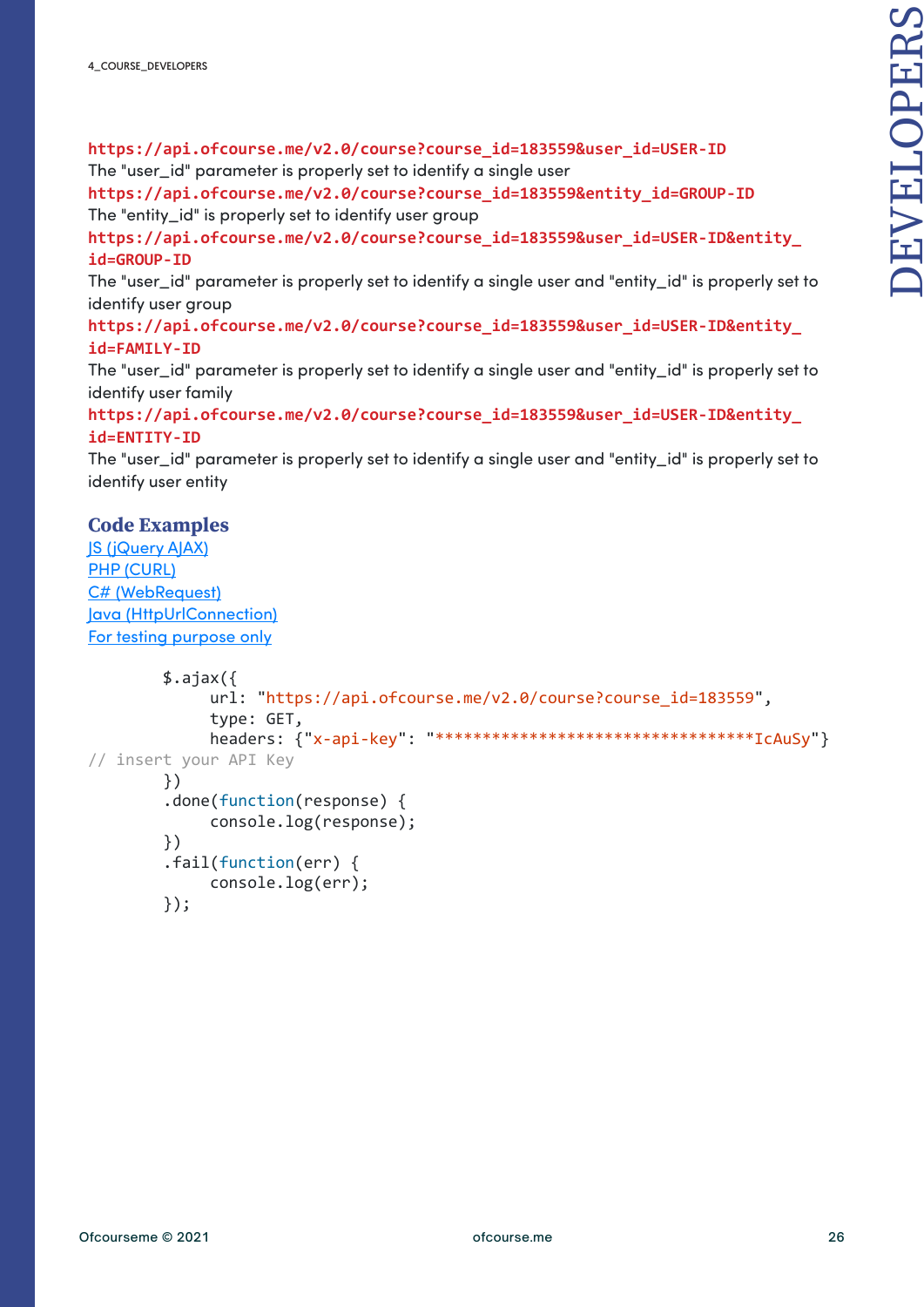## OfCourseMe APIs 5. Collections

**"Collections" service is the one that represents OfCourseMe the most and delivers the highest value to the final users.** 

#### The business need/use case goes like follows:

• When the user logs into the LMS / learning environment, I want to show her some custom playlists with free contents from the web, centered around our companies values / strategic plan / key challenges in the industry

#### This is the core of our "dynamic curation" service, which we explained in detail here. Here you can find a summary of the main steps:



1. The customer provides OfCourseMe with a detailed brief, including names of the collections, topics they want to cover, preferred format, providers, duration, languages

2. OfCourseMe prepares the playlists and iterates together with the customer until they are satisfied with the outcome

OfCourseMe expose the playlists via APIs at the endpoint "Collections"

**3.** The customer's IT / system integrator uploads the collections onto the LMS / learning environment by calling the endpoint "Collections"

4. After one quarter we look at the data – what users liked most, what else they looked for – and modify the playlists accordingly

When the user logs into the LMS / learning environment, she now sees the curated playlists immediately, wherever you decided to display them.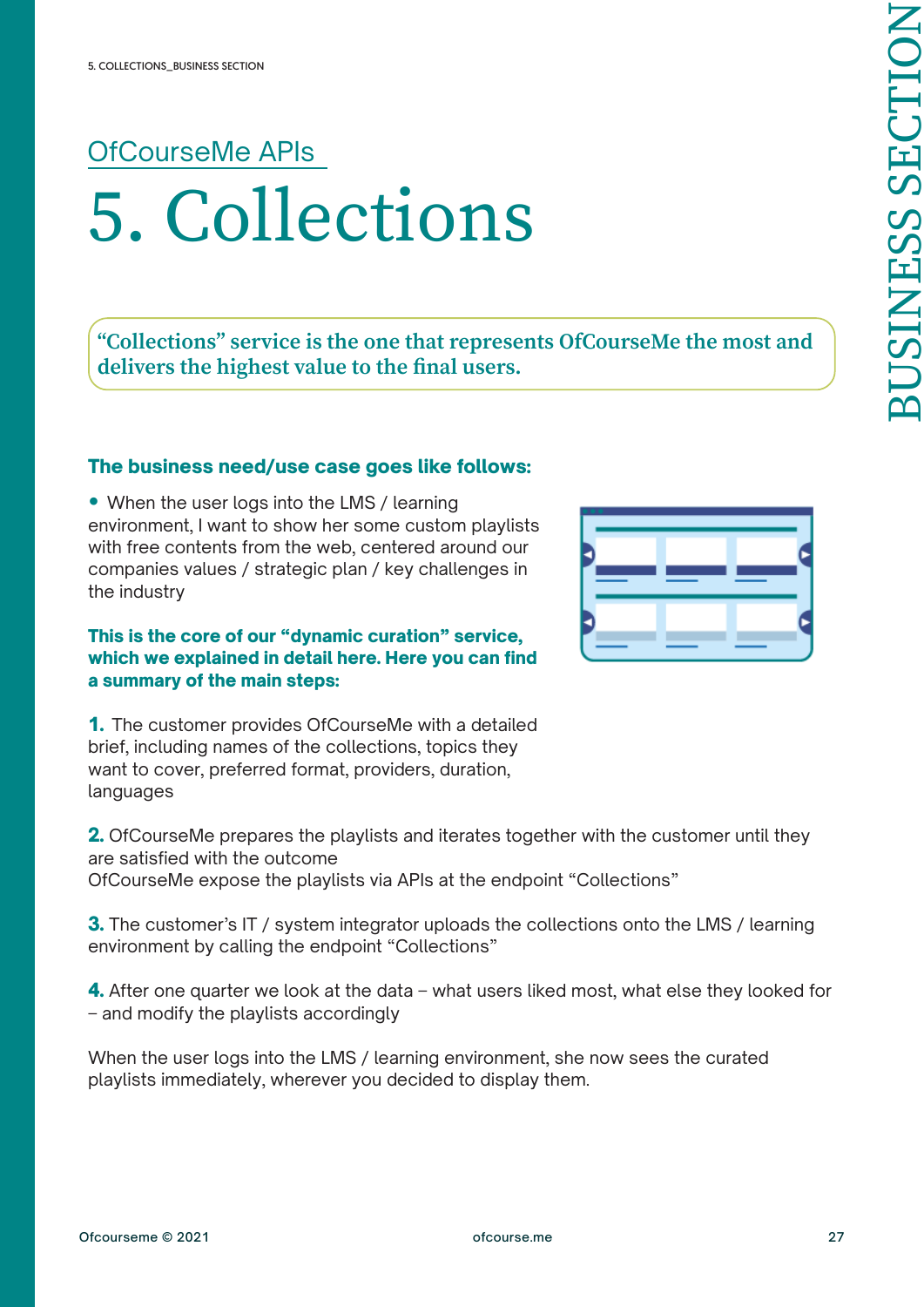# 5. Collections

Please find below the key basic information in order to get started, for developers

#### **Description**

Call endpoint **https://api.ofcourse.me/v2.0/collections** This endpoint is useful to:

• get an array of pre-configured collections of courses (list of course\_id)

To use this endpoint you don't need to pass any parameter.

You can pass a parameter "language" (two digit language code) to get only collections in the language needed.

You can pass a parameter "collection" (collection\_id separated by comma) to get only collections needed.

#### **Response Fields**

Here are listed the response fields for a single collections:

- **collection\_id**: OfCourseMe unique ID of the collection
- **collection key:** OfCourseMe unique key of the collection (string)
- **collection\_title**: title of the collection (string)
- **collection** audience language: audience language of the collection (string)
- **courses ids**: a list of course\_id (ordered by relevance) contained by collection (string)

#### **Examples**

**https://api.ofcourse.me/v2.0/collections** Returns pre-configured collections of courses **https://api.ofcourse.me/v2.0/collections?collection=1,2** Returns pre-configured collections with collection\_id 1 and 2 **https://api.ofcourse.me/v2.0/collections?language=en** Returns pre-configured english collections of courses **https://api.ofcourse.me/v2.0/collections?language=it** Returns pre-configured italian collections of courses

#### **Subset**

[Learn more about subset and exclusive content](https://developers.ofcourse.me/doc/v2.0#section-3) Your calls could be limited by a defined subset on options basis.

This behavior affects also this endpoint: you will get only courses in your subset in returned collections.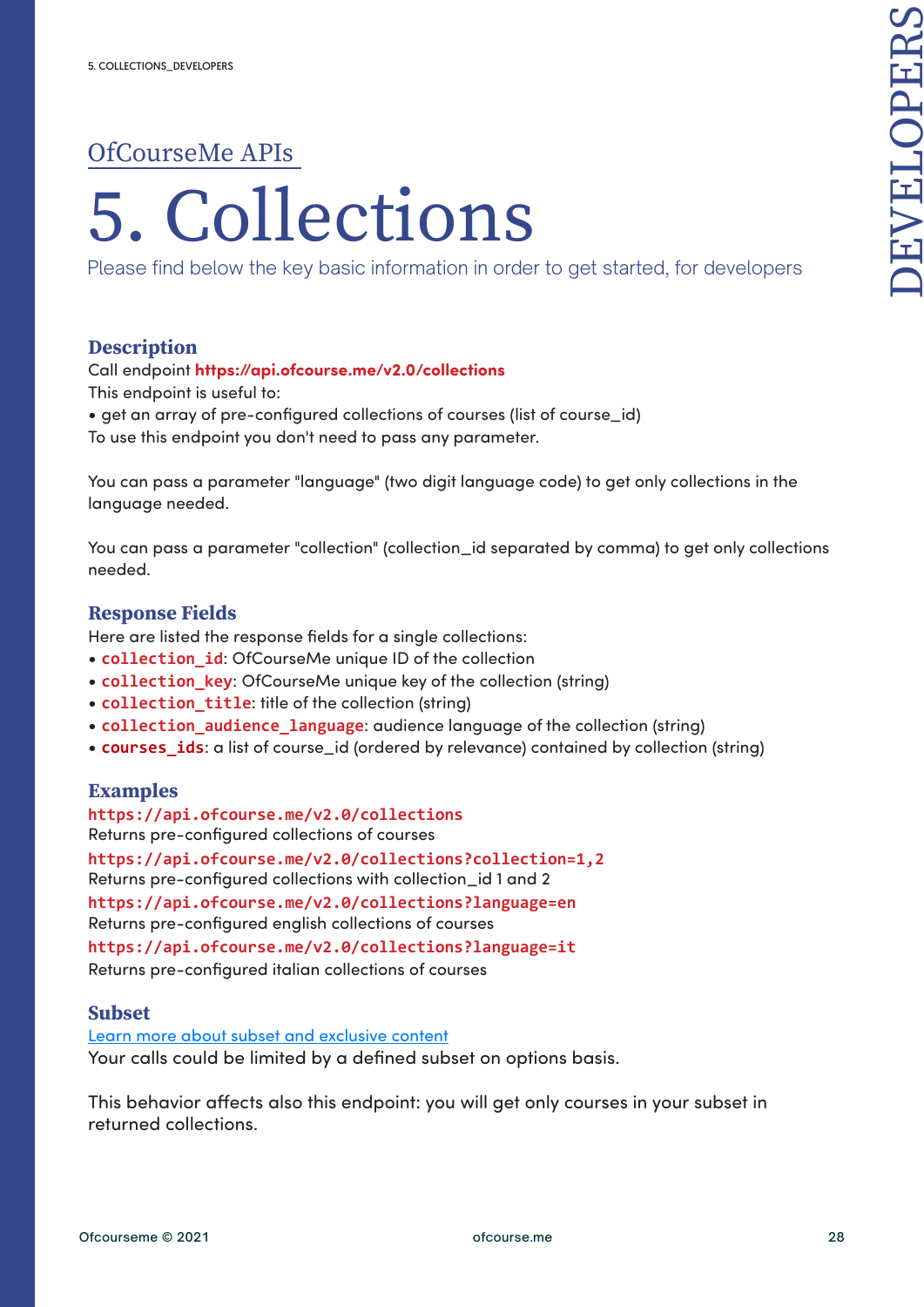#### **User tracking parameters**

It is possible, if desired, to identify a single user by appending a "user\_id" parameter to your APIcalls.

You can use a session id or an internal id (integer/string) to set the "user\_id" parameter. Also, if desidered, you could identify a user group, family or entity by appending a "entity\_id" parameter to your API-calls.

You can use an internal group, family or entity id (integer/string) to set the "entity\_id" parameter. This will help us computing API-usage statistics and metrics by single user and / or by user group / or by user family / or by user entity.

User tracking parameters are optionals.

Here is a basic example about the "/courses-search" endpoint. **https://api.ofcourse.me/v2.0/collections?&user\_id=USER-ID** The "user\_id" parameter is properly set to identify a single user

**https://api.ofcourse.me/v2.0/collections?entity\_id=GROUP-ID** The "entity\_id" is properly set to identify user group

#### **https://api.ofcourse.me/v2.0/collections?user\_id=USER-ID&entity\_id=GROUP-ID**

The "user\_id" parameter is properly set to identify a single user and "entity\_id" is properly set to identify user group

#### **https://api.ofcourse.me/v2.0/collections?&user\_id=USER-ID&entity\_id=FAMILY-ID**

The "user\_id" parameter is properly set to identify a single user and "entity\_id" is properly set to identify user family

#### **https://api.ofcourse.me/v2.0/collections?user\_id=USER-ID&entity\_id=ENTITY-ID**

The "user\_id" parameter is properly set to identify a single user and "entity\_id" is properly set to identify user entity

#### **Code Examples**

[PHP \(CURL\)](https://developers.ofcourse.me/doc/v2.0#tab-php) [C# \(WebRequest\)](https://developers.ofcourse.me/doc/v2.0#tab-c) [Java \(HttpUrlConnection\)](https://developers.ofcourse.me/doc/v2.0#tab-java) For testing purpose only

```
 $.ajax({
    url: "https://api.ofcourse.me/v2.0/collections",
    type: GET,
    headers: {"x-api-key": "**********************************IcAuSy"} // insert your API Key
 })
 .done(function(response) {
    console.log(response);
 })
 .fail(function(err) {
    console.log(err);
 });
```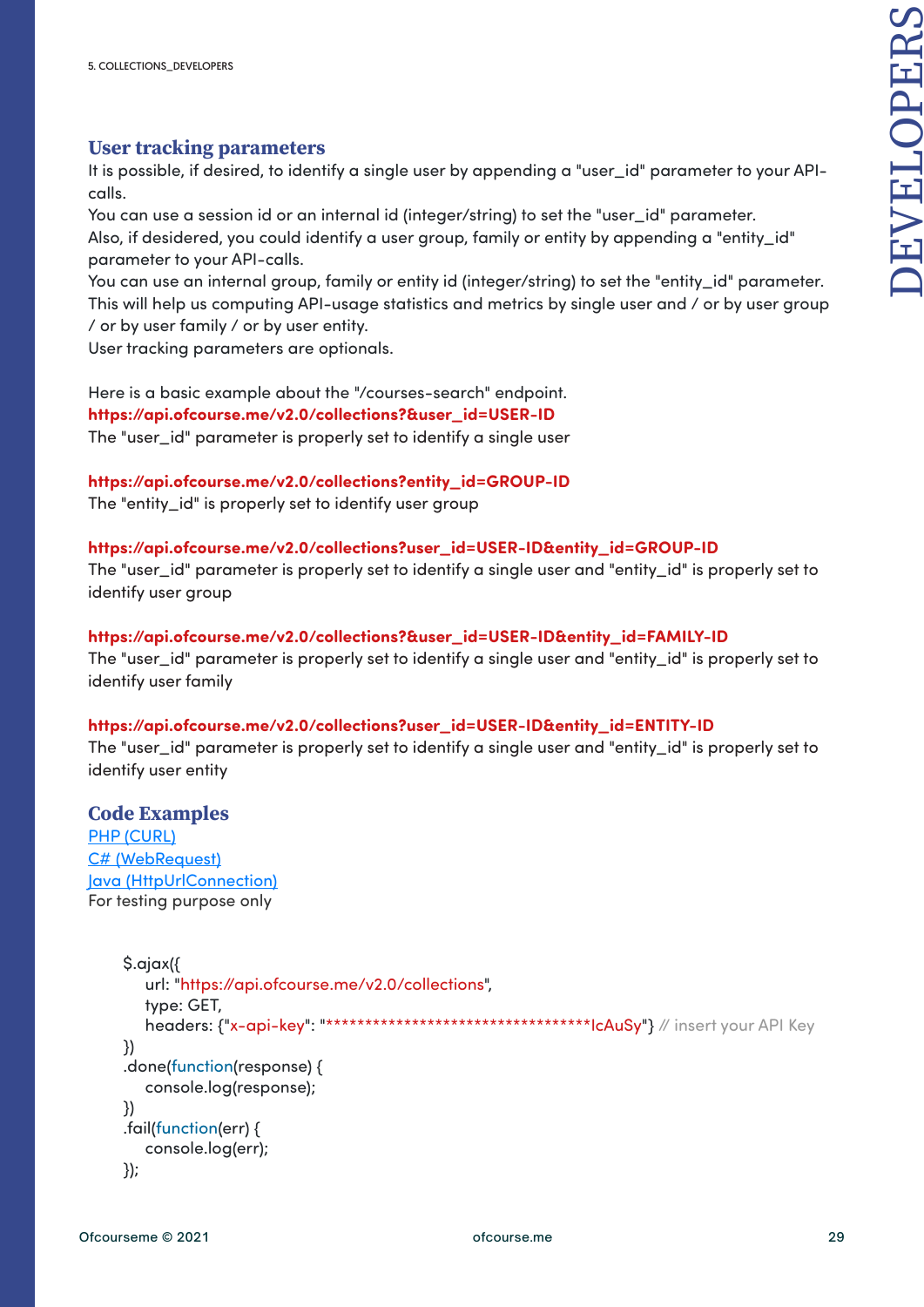# 6. Recommendations

**"Recommendation" service is a powerful tool to deliver automatically a custom learning experience to each single user.**

#### Just like on Spotify or Netflix, the use case is the following:

• I want to provide the user with a section "courses you might also like" which displays contents in line with that user's preferences and behaviours, in order to maximize her likelihood to embrace new contents and ultimately her engagement

In short, OfCourseMe tracks user interactions with the contents (searches, clicks etc.), then our algorithms weigh those interactions and proactively suggest new contents.

#### Easier done than said!

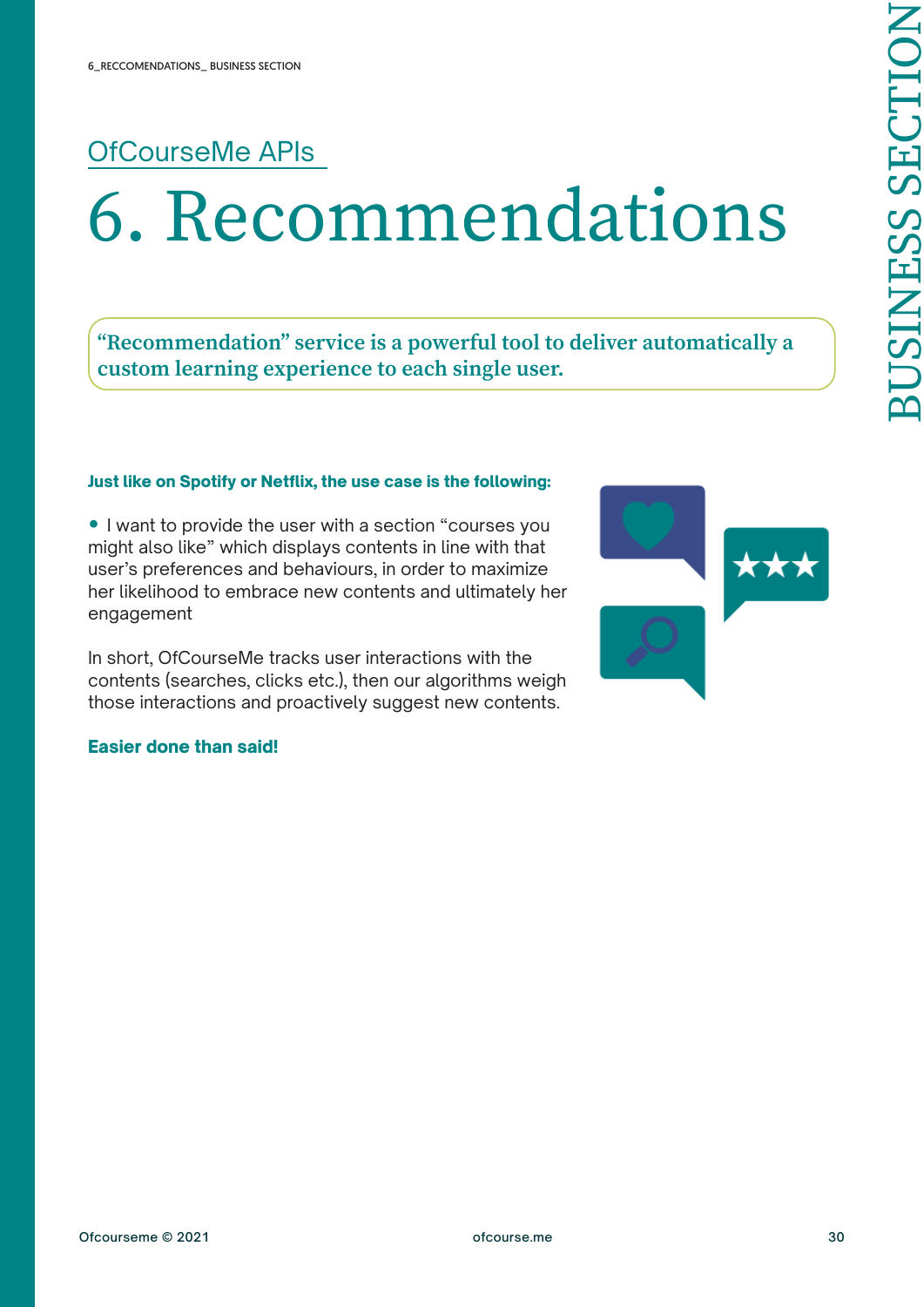# 6. Recommendations

Please find below the key basic information in order to get started, for developers

#### **Description**

#### Call endpoint **https://api.ofcourse.me/v2.0/recommendations**

This endpoint is useful to get recommended courses for a specific user based on previous performed and tracked searches.

To use this endpoint you should before have tracked your /courses-search API-calls appending **user\_id** parameter (see User tracking parameters

To use this endpoint you must pass the same **user\_id** parameter (mandatory) which you use to track the user /courses-search

If you don't pass a **user\_id** parameter or you pass an invalid value, the API will return an "INVALID-USER-ID" error.

#### **Examples**

#### **https://api.ofcourse.me/v2.0/recommendations?user\_id=1**

Returns recommended courses for user identified by id 1 based on previous performed and tracked searches

#### **Response Fields**

Here are listed the response fields for the course:

- **course\_id**: unique ID of the course
- **course\_title**: title of the course (string)
- **course\_syllabus**: syllabus of the course (string). Syllabus is truncated at 140 characters and sanitized removing html tags inside it to give you a preview of the entire text. To obtain the entire syllabus you must call a single /course endpoint.

• **course\_image**: small image of the course (url) for listing purpose. In case no image is provided for a given course, we will serve a fallback image related to that course's category

• **course\_hosting\_platform**: hosting platform of the course. Call endpoint /options to understand returned values

- **course\_owner:** owner of the course (string array)
- **course\_provider**: provider of the course (string array)
- **course\_level**: level of the course. See [Key Values](https://developers.ofcourse.me/doc/v2.0#section-11) chapter to understand returned values.
- **course\_duration**: duration of the course (minutes)

• **course\_certificate\_available**: defines if the course has a certificate available: "Y" (available)

/ "N" (unavailable)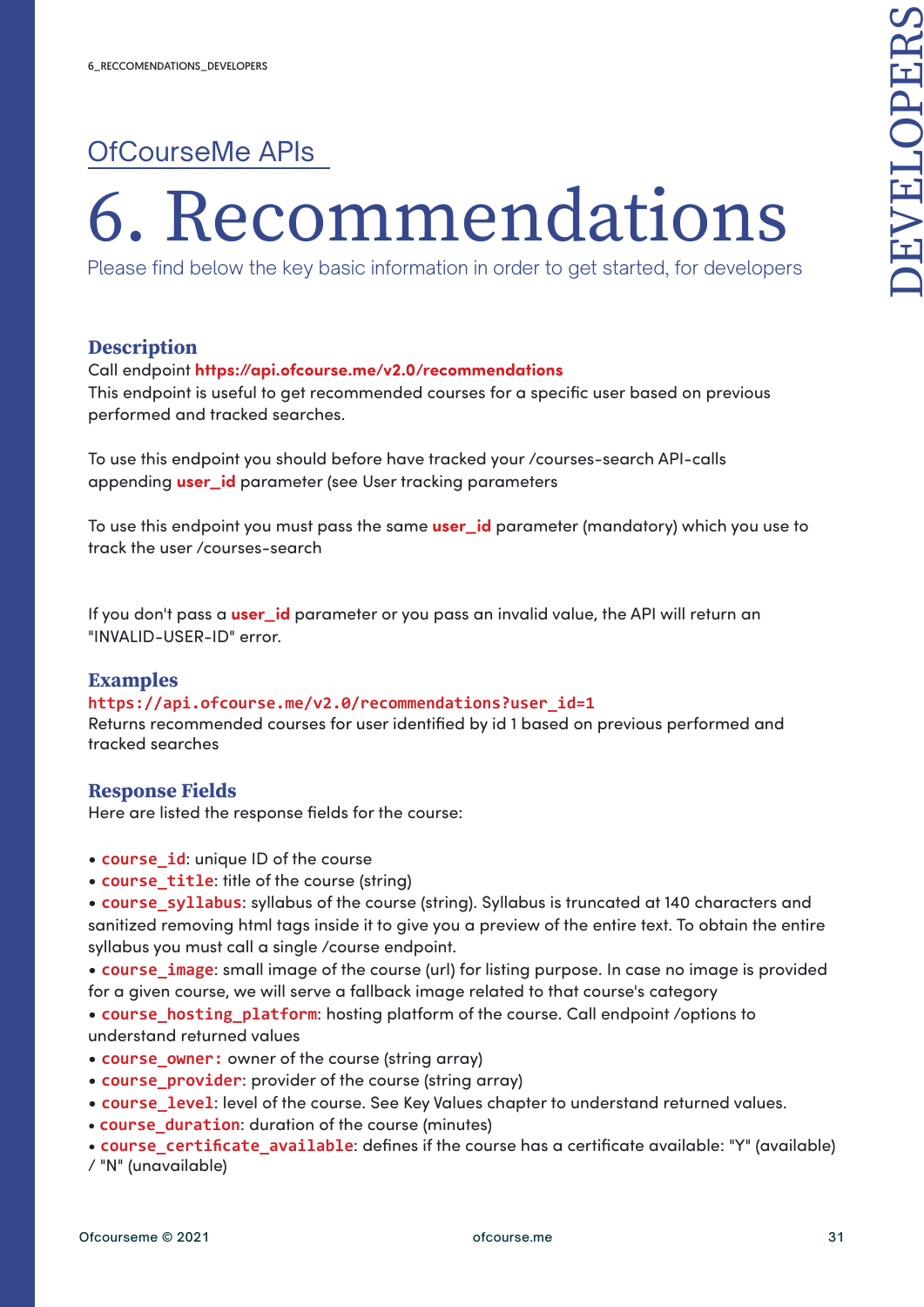- **course\_pricing\_value**: cost of the course (dollars)
- **course\_pricing\_type**: type of course pricing. See [Key Values](https://developers.ofcourse.me/doc/v2.0#section-11) chapter to understand returned values.

• **course\_active**: defines if the course is still available on the hosting platform: "Y" (active), "N" (inactive).

• **course\_release\_date**: course\_release\_date: release date of the course (date)

• **course\_categories**: an array of course categories (object array). Each category object will have these attributes:

- course\_category\_id: category id
- course\_category\_name: category name
- course\_category\_level: category level (0 for parent categories, 1 for subcategories)
- course\_category\_parent\_id: category parent id (0 for parent categories)
- course\_category\_parent\_name: category parent name (null for parent categories)

• **search\_count**: total count of courses recommended.

#### **User tracking parameters**

It is possible, if desired, to identify a single user by appending a **user\_id** parameter to your APIcalls.

To use this endpoint you should before have tracked your /courses-search API-calls appending **user\_id** parameter.

You can use a session id or an internal id (integer/string) to set **user\_id** *parameter for /coursessearch API-calls.*

Having tracked your /courses-search API-calls with a **user\_id**, we are able to retrieve recommendations for your user if you pass the same **user\_id** to this endpoint.

Also, if desidered, you could identify a user group, family or entity by appending a "entity\_id" parameter to your API-calls.

You can use an internal group, family or entity id (integer/string) to set the "entity\_id" parameter. This will help us computing API-usage statistics and metrics by single user and / or by user group / or by user family / or by user entity.

User tracking parameters are optionals, but "user\_id" is needed to track search and get recommendations.

Here is a basic example about the "/courses-search" endpoint.

#### **https://api.ofcourse.me/v2.0/courses-search?user\_id=USER-ID**

The "user\_id" parameter is properly set to identify a single user

#### **Code Examples**

[JS \(jQuery AJAX\)](https://developers.ofcourse.me/doc/v2.0#tab-js) [PHP \(CURL\)](https://developers.ofcourse.me/doc/v2.0#tab-php) [C# \(WebRequest\)](https://developers.ofcourse.me/doc/v2.0#tab-c) [Java \(HttpUrlConnection\)](https://developers.ofcourse.me/doc/v2.0#tab-java)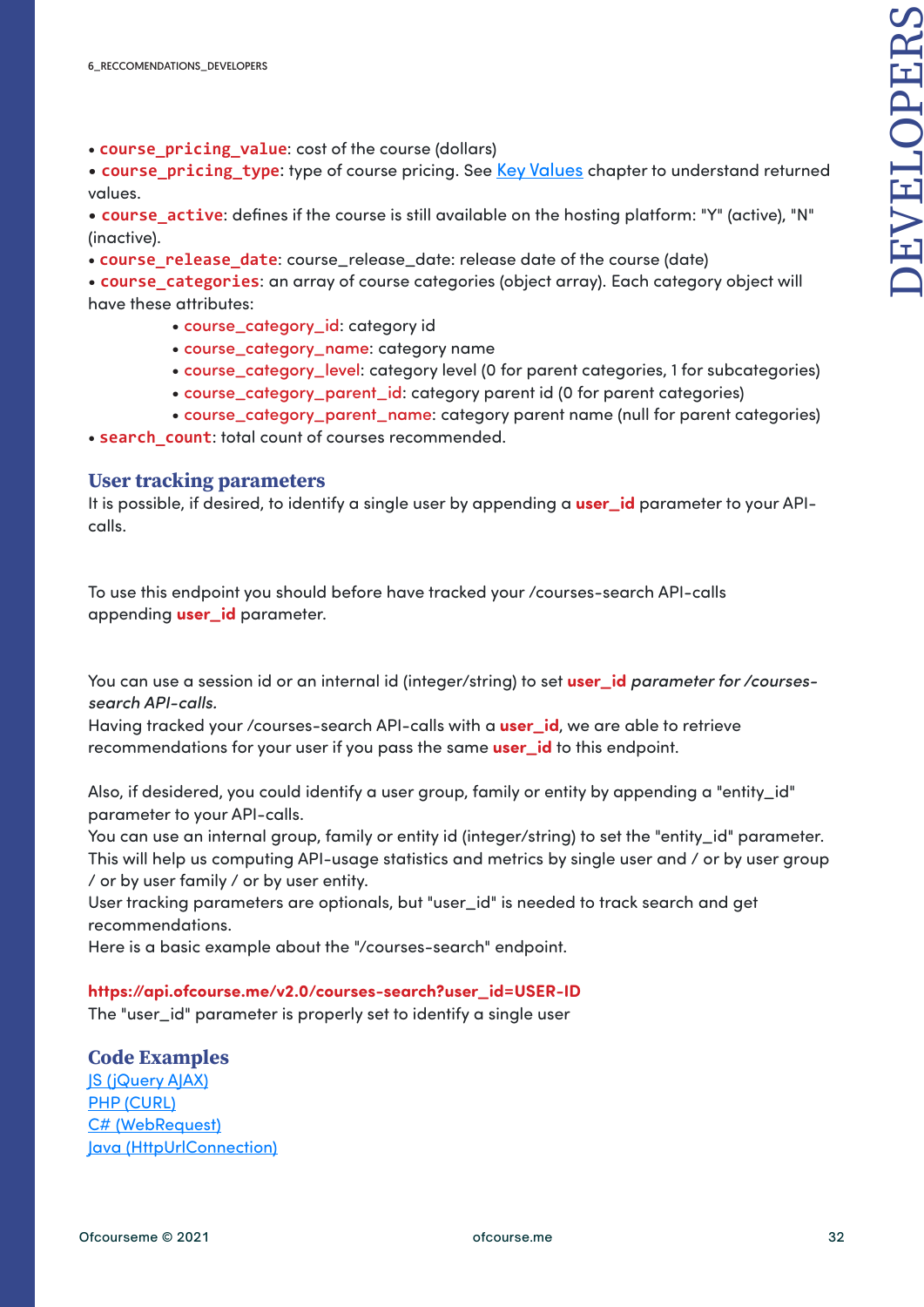#### For testing purpose only

```
 $.ajax({
   url: "https://api.ofcourse.me/v2.0/recommendations?user_id=1",
    type: GET,
   headers: {"x-api-key": "**********************************IcAuSy"} // insert your API Key
 })
 .done(function(response) {
    console.log(response);
 })
 .fail(function(err) {
    console.log(err);
 });
```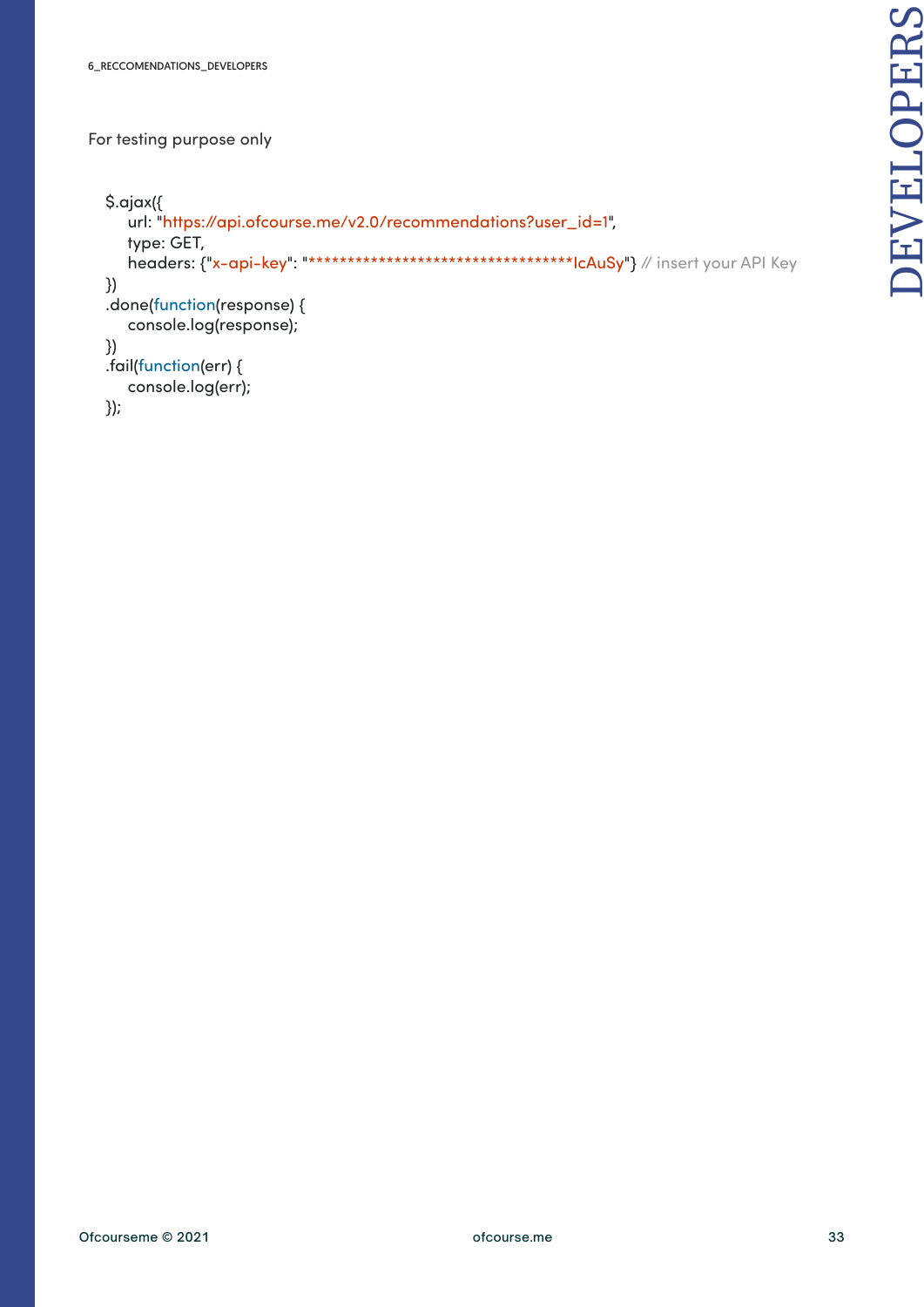## OfCourseMe APIs 7. Events

**This service is meant for reporting and analytics purposes. By default, our analytics tool will provide you with insights related to all those actions listed above that require a call to our APIs, i.e. searches typed, filters** 

There are other actions related to external courses exposed by OfCourseMe that happen within your LMS / learning environment you might want to track as well. Examples are:

- Saved courses: courses that the user bookmarked or added to her plan
- Suggested courses: courses that the user suggested to a colleague
- •Completed courses: courses that the user marked as completed

You might also want to track actions that aren't directly related to courses, such as:

•Logout: click on the logout button

• Access to compulsory training: click on the link that sends the user to compulsory training section

• Access to online coaching: click on the link that sends the user to online coaching section

- Access to profile: click on the link that sends the user to her profile section
- •Etc.

All of these actions happen on your end, with no need to involve OfCourseMe, but if you want they can flow into our unified reporting so you can answer questions such as: how many people completed at least one course? Out of 100 searches, how many courses get completed? What is the total duration of completed courses, i.e. the hours of training actually supplied?

In order to track these actions, it's enough to send a message to our APIs when they happen, as explained below.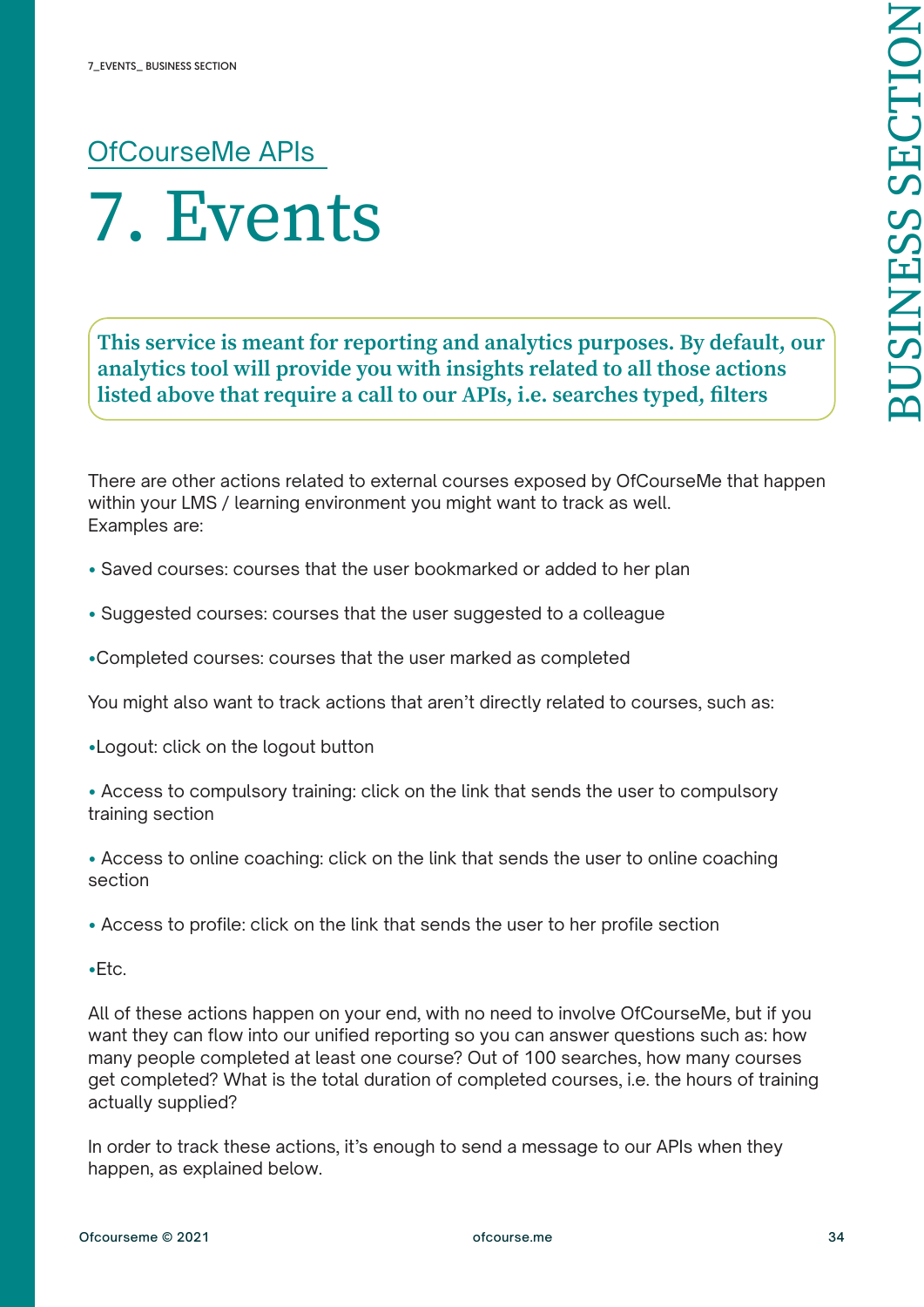

Please find below the key basic information in order to get started, for developers

#### **Description**

#### Call endpoint **https://api.ofcourse.me/v2.0/events**

This endpoint is useful to log important events performed by your users.

To use this endpoint you must pass **type** parameter (mandatory) which defines your event type: general events ("menu-click") or course related events (e.g "course-click","course-save",.. ) are admitted

If you don't pass **type** parameter or you pass an invalid value, the API will return an "NO-TYPE-PARAMETER" error.

If you want to log a course related event you should pass the **course\_id** parameter

#### **Examples https://api.ofcourse.me/v2.0/events?type=menu-click** Logs menu-click action **https://api.ofcourse.me/v2.0/events?type=menu-click&user\_id=1** Logs menu-click action for user 1 **https://api.ofcourse.me/v2.0/events?type=course-click&course\_id=1** Logs course-click action for course 1 **https://api.ofcourse.me/v2.0/events?type=course-save&course\_id=1** Logs course-save action for course 1

#### **User tracking parameters**

It is possible, if desired, to identify a single user by appending a "user\_id" parameter to your APIcalls.

You can use a session id or an internal id (integer/string) to set the "user\_id" parameter.

Also, if desidered, you could identify a user group, family or entity by appending a "entity\_id" parameter to your API-calls.

You can use an internal group, family or entity id (integer/string) to set the "entity\_id" parameter. This will help us computing API-usage statistics and metrics by single user and / or by user group / or by user family / or by user entity.